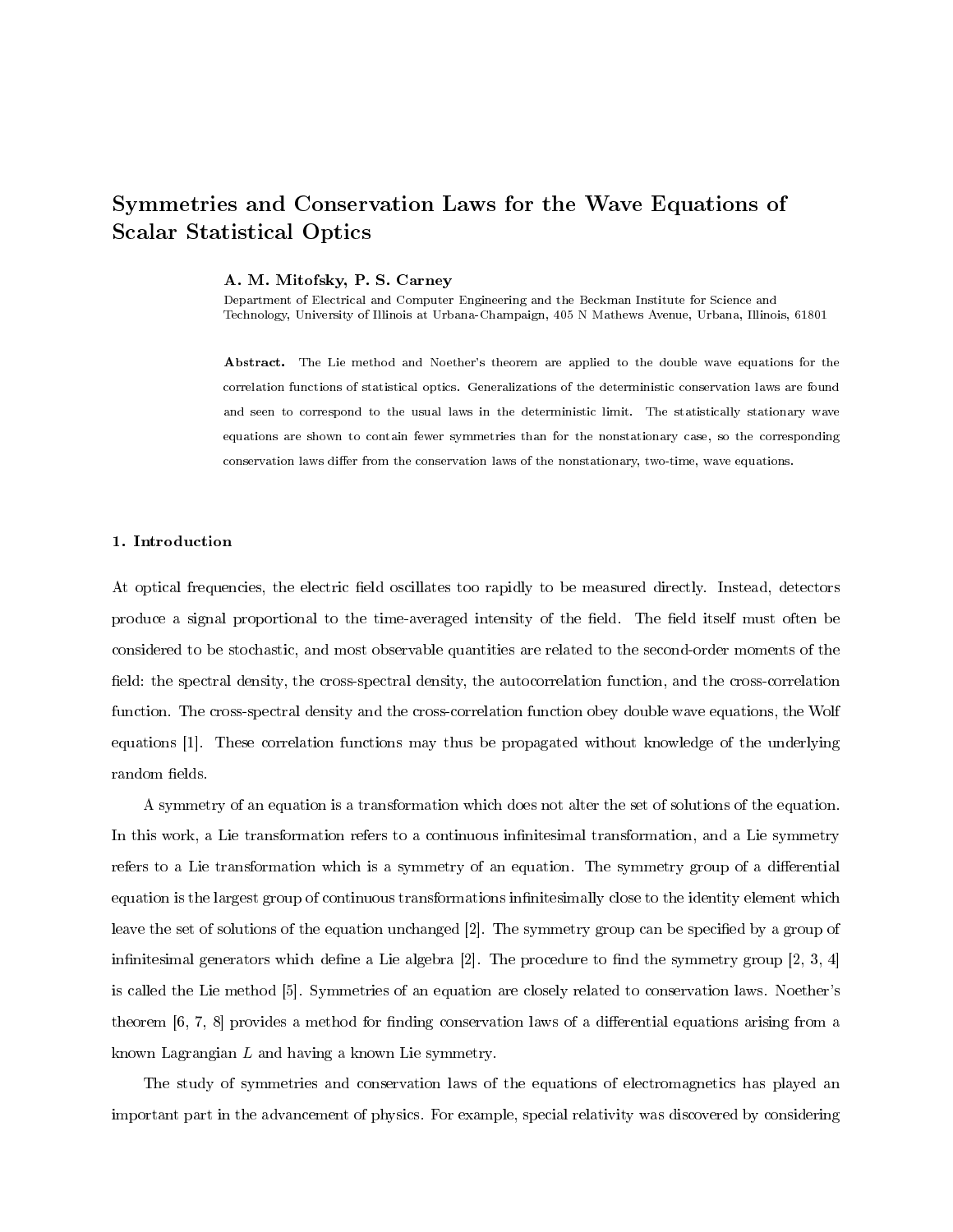the symmetries of the equations of electromagnetics [9, 10]. Lorentz observed that Maxwell's equations [11] in free space were invariant upon a rotation involving the coordinates of both position and time [12]. This transformation is now known as a Lorentz transformation. Poincaré and Einstein generalized this concept to Maxwell's equations with currents and charges [13]. This analysis led to an unintuitive explanation for the relative lengths and motion of objects traveling near the speed of light.

Symmetry analysis was also used to identify the relationship between the force exerted by a charged object on another charged object and the force exerted by a current carrying wire on another current carrying wire. Not long after Maxwell's equations were published, Heaviside observed that they are invariant upon the discrete symmetry transformation  $\mathbf{E} \to \mathbf{B}$  and  $\mathbf{B} \to -\mathbf{E}$ , and he explored the implications of this duality between the electric and magnetic fields [14]. Larmor and Rainich, however, realized that this relationship is described by a continuous symmetry which is more general than the relationship found by Heaviside [9, 5, 15]. Fushchich and Nikitin [9, 5] generalized this symmetry to a family of related symmetries and invariants for Maxwell's equations with and without sources.

More recently, conservation of energy, which is a direct result of the time translation symmetry of the optical wave equations, has been used to explore variations in the spectrum of light upon propagation. It was observed that the cross-spectral density of light may vary upon propagation even in free space [16, 17, 18, 19, 20], and this observation raised questions about whether or not this change violated conservation of energy in the statistical setting [21]. Energy conservation was shown to be valid and has been studied thoroughly in both scalar statistical [22, 21, 23, 24] and vector statistical [25, 26] descriptions of optics. Aside from being of fundamental scientific interest, implications of energy conservation in scattering of stochastic fields has been shown to have applications in imaging [27, 28, 29]. Energy conservation is just one conservation law of the second order correlations of stochastic fields. Others, including momentum, angular momentum, and their generalizations, may be identified. Many of these conservation laws or invariants may be discovered through the study of the continuous symmetries of the Wolf equations.

There are three main results in this paper. First, the symmetry group of the wave equations of scalar statistical optics is derived. Second, corresponding conservation laws are found using Noether's theorem. Third, changes in the symmetry group of the wave equation that result when the optical signal is assumed to be stationary are discussed. Conservation laws found include the well-studied conservation laws for energy, momentum, and angular momentum as well as conservation laws corresponding to inversion and dilatation symmetries. The general two-time wave equations are found to contain inversion symmetries which are not present in the stationary wave equations. The paper is organized as follows. In this section, the wave equations of scalar statistical optics and the procedure to find the symmetry group of an equation are discussed. In Section 2, the symmetry group of the wave equations of scalar statistical optics is derived. In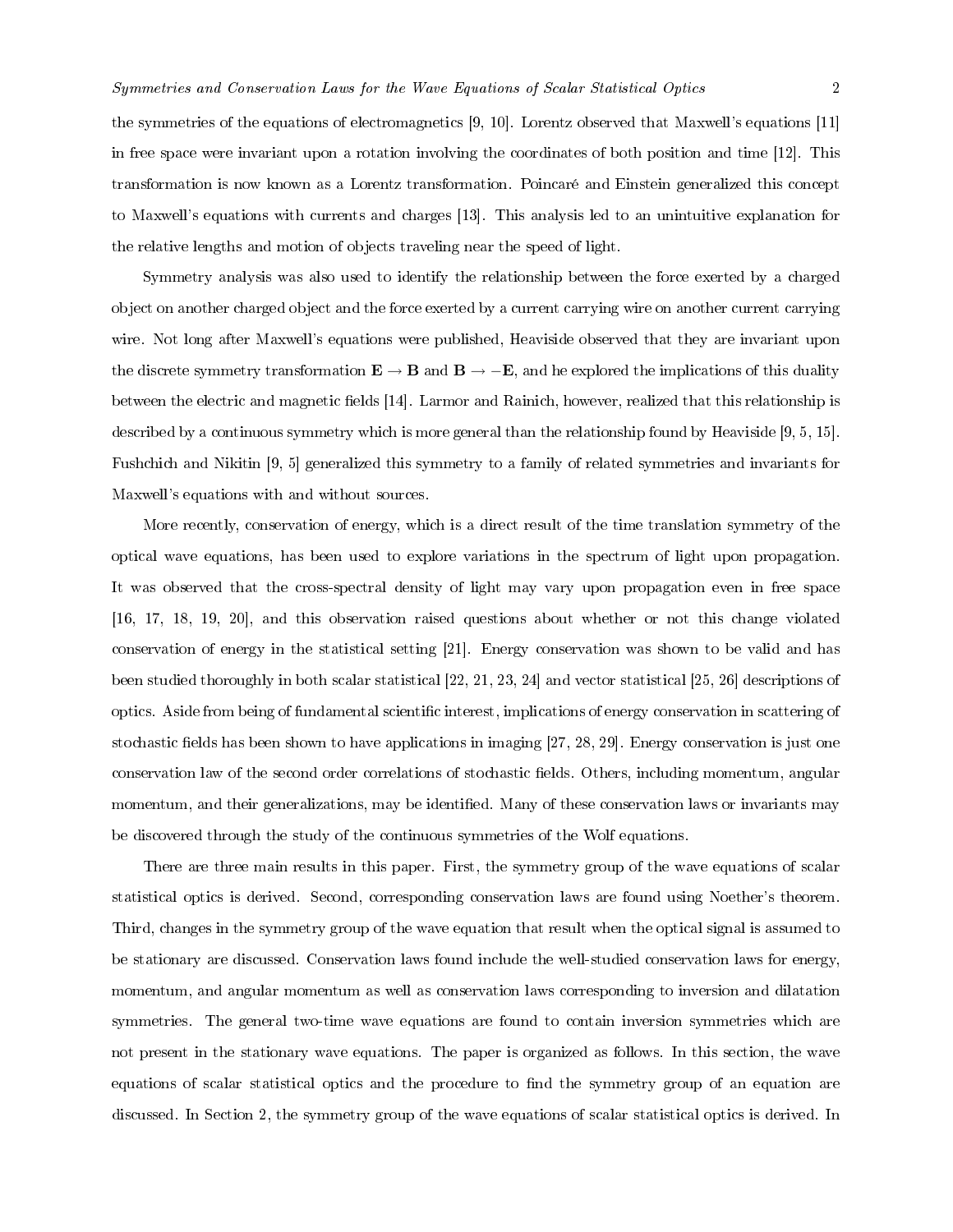Section 2.2, the symmetry group of the wave equations is derived for stationary optical signals. Conservation

laws are discussed in Section 3. Conclusions and future directions are discussed in Section 4.

# 1.1. Equations of Scalar Statistical Optics

In scalar wave optics, light is described by a deterministic complex analytic scalar field,  $\varphi(\mathbf{r},t)$ , which obeys a wave equation

$$
\nabla^2 \varphi - \frac{1}{c^2} \frac{\partial^2 \varphi}{\partial t^2} = 0.
$$
 (1)

The scalar *statistical* description incorporates the effects of random fluctuations of optical sources or random fluctuations introduced when light propagates through the atmosphere [1, 30]. Detectors cannot respond at optical frequencies, and instead time averaged quantities are measured, usually the time averaged second moment of the field. The cross-correlation  $\Gamma(\mathbf{r}_1, \mathbf{r}_2; t_1, t_2)$ , also called mutual coherence, of a random function is defined [30]

$$
\Gamma(\mathbf{r}_1, \mathbf{r}_2; t_1, t_2) = \langle \varphi^*(\mathbf{r}_1, t_1) \varphi(\mathbf{r}_2, t_2) \rangle, \tag{2}
$$

where the angle brackets denote ensemble averaging. In Cartesian coordinates,  $\mathbf{r}_1 = x_1 \mathbf{a}_{x_1} + y_1 \mathbf{a}_{y_1} + z_1 \mathbf{a}_{z_1}$ and  $\nabla_1=\partial_{x_1}{\bf a}_{x_1}+\partial_{y_1}{\bf a}_{y_1}+\partial_{z_1}{\bf a}_{z_1}$  . The cross-correlation for fields propagating in free space with no sources obeys a pair of wave equations, called the Wolf equations [1],

$$
\nabla_{\beta}^{2} \Gamma(\mathbf{r}_{1}, \mathbf{r}_{2}; t_{1}, t_{2}) = \frac{1}{c^{2}} \frac{\partial^{2}}{\partial t_{\beta}^{2}} \Gamma(\mathbf{r}_{1}, \mathbf{r}_{2}; t_{1}, t_{2})
$$
\n(3)

for  $\beta = 1$  and  $\beta = 2$ . These wave equations govern the propagation of the cross-correlation.

A random process is stationary if all of its probability densities are symmetric with respect to t through the origin of time, and it is defined to be stationary in the wide sense if all of its second order averages depend on  $\tau = t_1 - t_2$ , the difference in times, but not  $t_1$  and  $t_2$  separately [30]. The cross-correlation of a stationary random process is written

$$
\Gamma(\mathbf{r}_1, \mathbf{r}_2, \tau) = \langle \varphi^*(\mathbf{r}_1, t + \tau) \varphi(\mathbf{r}_2, t) \rangle. \tag{4}
$$

If the random process is also ergodic, the ensemble average may be replaced by an time average.

## 1.2. Lie Method

Consider a set of equations with a set of independent variables  $\chi^i$  labeled by *i*, for example the six components of  $r_1$  and  $r_2$  and the time coordinates  $t_1$  and  $t_2$ , and one dependent complex variable Γ. A continuous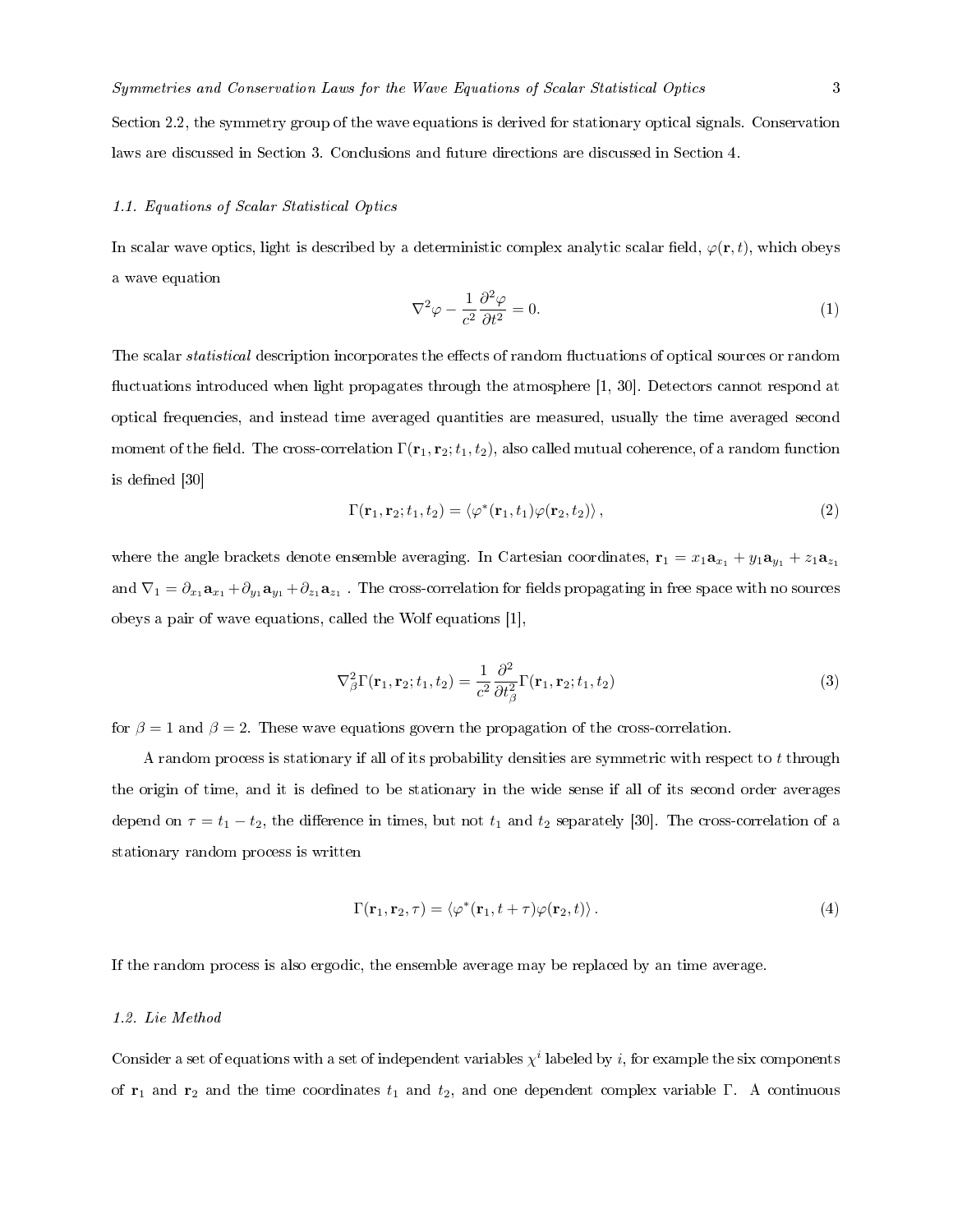transformation may be denoted  $\chi^i \to A(\theta)\chi^i$  and  $\Gamma \to A(\theta)\Gamma$  where  $\theta$  is a continuous parameter. For a transformation infinitesimally close to the identity, the mapping  $A(\theta)$  may be expressed by a Taylor expansion [4]

$$
A(\theta) = 1 + \theta U + \frac{1}{2}\theta^2 U^2 + \dots
$$
 (5)

The quantity  $U$  is called an infinitesimal generator, and it has the form

$$
U = \eta_{\Gamma} \partial_{\Gamma} + \eta_{\Gamma^*} \partial_{\Gamma^*} + \sum_i \xi^i \partial_{\chi^i}.
$$
\n
$$
(6)
$$

The functions  $\xi^i$ ,  $\eta_{\Gamma}$ , and  $\eta_{\Gamma^*}$  may depend on the independent and dependent variables. By exponentiation, the corresponding transformation may be found from an infinitesimal generator. The transformation of each independent variable is given by [4]

$$
\chi^i \to e^{\theta U} \chi^i \tag{7}
$$

which can be written as  $\chi^i \to \chi^i (1 + \theta \xi^i)$  in the limit of small  $\theta$ . The transformation of the dependent variable is given by

$$
\Gamma \to e^{\theta U} \Gamma \tag{8}
$$

which can be written as  $\Gamma \to \Gamma(1 + \theta \eta_{\Gamma})$  in the limit of small  $\theta$ , and similarly,  $\eta_{\Gamma^*} = \eta_{\Gamma}^*$  represents the transformation of the complex conjugate of Γ. The infinitesimal generators corresponding to all symmetries form a group [4]. For example, Eq. (1), contains a translation symmetry for each independent variable. Time translation, which can be denoted  $t \to t+\theta$ , is a symmetry because the set of solutions of Eq. (1) is unaltered when t is shifted by the constant parameter  $\theta$ . The corresponding infinitesimal generator is  $U = \partial_t$ . The infinitesimal transformation can be recovered by exponentiation the infinitesimal generator  $e^{\theta \partial_t} t = t + \theta$ .

The procedure to find the symmetry group of an equation is based on the idea that a symmetry does not alter the set of solutions of the equation. When an equation is acted upon by a symmetry described by the infinitesimal generator  $U$ , the set of solutions of the transformed and original equations are the same. Additionally, all higher derivatives of the set of solutions of the transformed and original equations are unchanged. The n-th prolongation of the generator  $pr^{(n)}U$  is a generalization of the generator U that incorporates the transformations of the derivatives of the dependent variables in a manner consistent with the transformation of the dependent variable. All infinitesimal symmetries of an equation  $\Delta = 0$  must satisfy

$$
\operatorname{pr}^{(n)} U \Delta = 0,\tag{9}
$$

for all positive integers  $n \geq 2$ . This infinitesimal criterion of invariance, also called the symmetry criterion,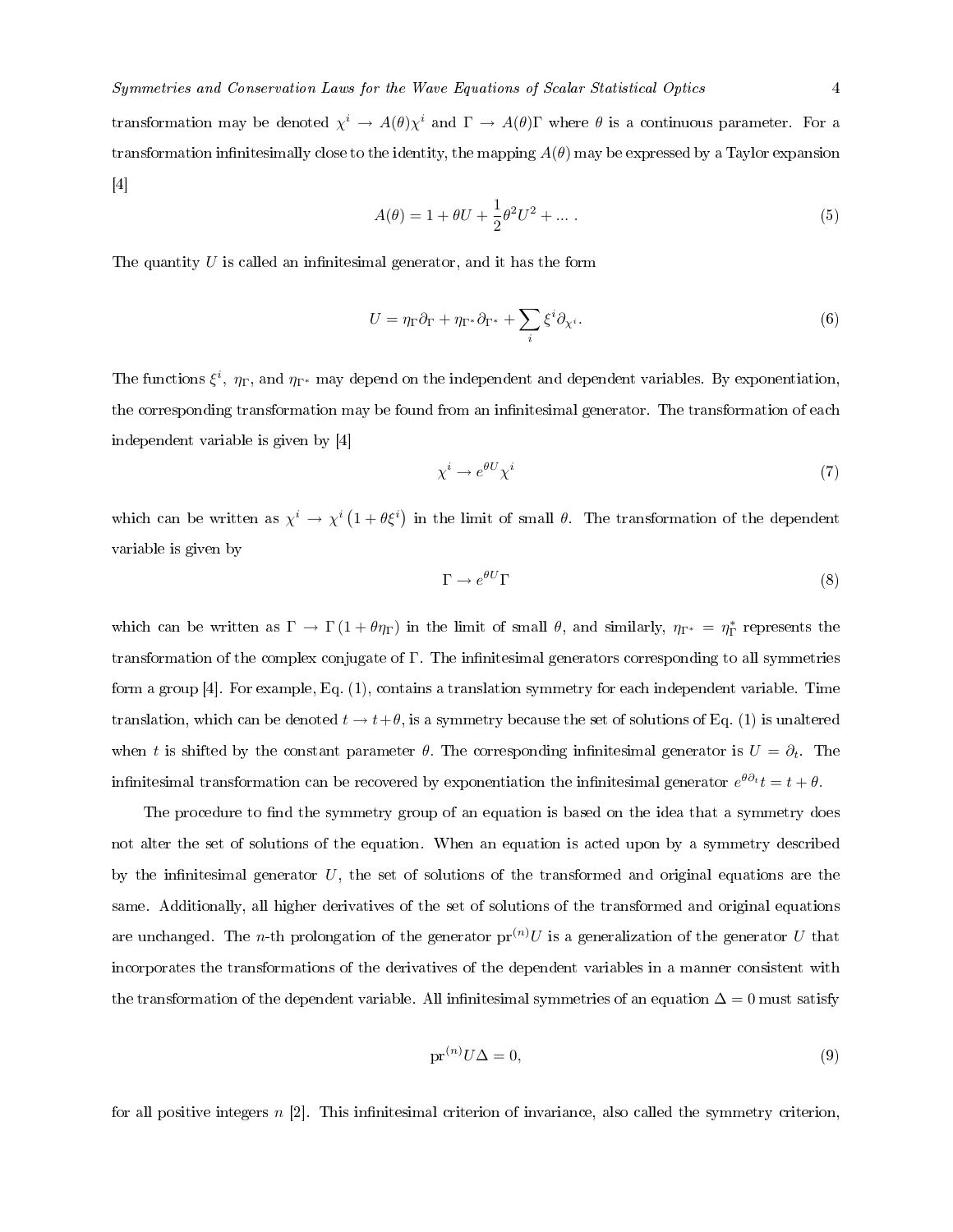can often be solved for the generators corresponding to all Lie symmetries of the original equation, and this procedure can be directly generalized to find the symmetry group of sets of differential equations [2].

The prolongation of an infinitesimal generator in the form of Eq.  $(6)$ , with one dependent complex variable, is given by the expression [2]

$$
\text{pr}^{(n)}U = U + \sum_{J} \eta_{\Gamma}^{J} \frac{\partial}{\partial(\Gamma)_{J}} + \eta_{\Gamma^{*}}^{J} \frac{\partial}{\partial(\Gamma^{*})_{J}},\tag{10}
$$

where the index J runs over the set composed of the independent variables, products of two independent variables, and all products of up to n independent variables, and here the subscript  $J$  denotes partial derivative. For example  $\Gamma_{xy} = \frac{\partial^2 \Gamma}{\partial x \partial y}$ . Functions  $\eta_{\Gamma}^J$  are defined [2] by

$$
\eta_{\Gamma}^{J} = \frac{d}{dJ} \left( \eta_{\Gamma} - \sum_{i} \xi^{i} \frac{\partial \Gamma}{\partial \chi^{i}} \right) + \sum_{i} \xi^{i} \frac{\partial}{\partial \chi^{i}} (\Gamma)_{J}, \qquad (11)
$$

where the index i runs over the independent variables. For a differential equation of order  $k$ , the k-th prolongation  $pr^{(k)}U$  acting on the equation will be equal to all prolongations of order greater than k. Thus, for a second order differential equation, only the second prolongation is needed.

The symmetry group of Eq.  $(1)$  was first identified in [31], and the symmetry group of Maxwell's equations was first identified in  $[32]$ . Both  $[31]$  and  $[32]$  were written before Lie's work on continuous symmetries. The Lie method is used to find the symmetry group of the wave equation with one dependent and three independent variables in  $[2]$ . In references  $[9, 5]$ , the Lie method is used to find the symmetry group, and symmetries of Maxwell's equations are discussed in more detail for waves propagating both in free space and in the presence of sources. The symmetry group of Eqs. (3) is studied here.

Not all symmetries of an equation are Lie symmetries or can be found by the Lie method. Discrete transformations cannot be represented by infinitesimal generators and are not Lie symmetries. Certain discrete, as opposed to continuous, symmetries of the wave equations of scalar and vector statistical optics have been discussed in [30, 33, 25, 34, 35]. Continuous symmetries which can be described by generators in the form of Eq. (6) but for which the functions  $\xi^i$  and  $\eta_{\Gamma}$  depend on derivatives of the variables are called dynamical symmetries [2, 3], and they will not be considered in this paper. Nongeometrical symmetries can be described by infinitesimal generators but are not continuous [9, 5]. For example, a nongeometrical symmetry may involve taking a Fourier transform, performing an infinitesimal translation, or other continuous transformation, in the frequency domain, then taking an inverse Fourier transform. Nongeometrical symmetries also will not be considered here.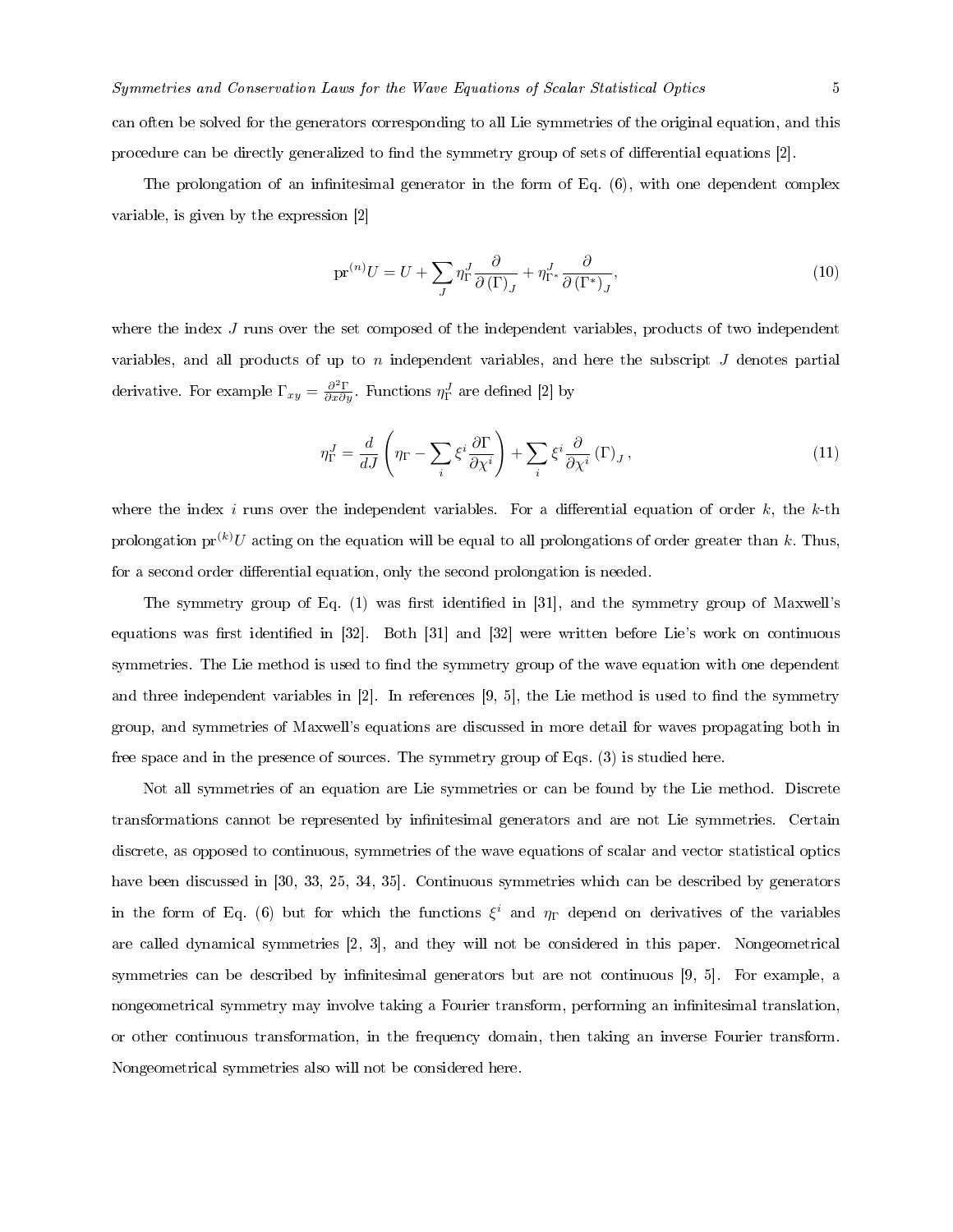# 1.3. Noether's Theorem

Noether's theorem provides a systematic means to obtain conservation laws from Lie symmetries of two types: variational symmetries and divergence symmetries. Not all conservation laws can be found from Noether's theorem [5], yet in many cases it provides a direct procedure for finding conservation laws. A Lie symmetry is called variational if and only if its infinitesimal generator satisfies  $[2]$ ,

$$
\mathrm{pr}^{(n)}UL + \sum_{i} L \frac{\partial \xi^{i}}{\partial \chi^{i}} = 0,\tag{12}
$$

for an equation or set of equations with independent variables  $\chi^i$  and Lagrangian L. A Lie symmetry is called a divergence symmetry if it satisfies  $[2]$ ,

$$
\text{pr}^{(n)}UL + \sum_{i} L \frac{\partial \xi^{i}}{\partial \chi^{i}} = \sum_{i} \frac{\partial B_{i}}{\partial \chi^{i}},\tag{13}
$$

for some vector  $\mathbf{B} = \sum_i B_i \mathbf{a}_i$  where  $\mathbf{a}_i$  denotes the unit vector in the direction of increasing  $\chi^i$ . Noether's theorem states that for both variational and divergence symmetries, corresponding conservation laws can be found. For a variational symmetry, the conservation law has the form [2]

$$
\sum_{i} \frac{\partial P_i}{\partial \chi^i} = 0,\tag{14}
$$

for a vector  $\mathbf{P} = \sum_i P_i \mathbf{a}_i$  and for a divergence symmetry, the conservation law has the form

$$
\sum_{i} \frac{\partial}{\partial \chi^{i}} (P_{i} - B_{i}) = 0.
$$
\n(15)

In both cases, for an equation with one dependent complex variable, the vector  $P$  is given by  $[2]$ 

$$
P_i = \eta_{\Gamma} \frac{\partial L}{\partial \left(\frac{\partial \Gamma}{\partial \chi^i}\right)} + \eta_{\Gamma^*} \frac{\partial L}{\partial \left(\frac{\partial \Gamma^*}{\partial \chi^i}\right)} + \xi^i L - \sum_j \left[ \xi^j \frac{\partial \Gamma}{\partial \chi^j} \frac{\partial L}{\partial \left(\frac{\partial \Gamma}{\partial \chi^i}\right)} + \xi^j \frac{\partial \Gamma^*}{\partial \chi^j} \frac{\partial L}{\partial \left(\frac{\partial \Gamma^*}{\partial \chi^i}\right)} \right].
$$
 (16)

Noether's theorem has been used to find the conservation laws corresponding to all of the types of Lie symmetries of Eq. (1) and of Maxwell's equations [9, 5, 2, 36, 37]. Also, certain conservation laws for the sets of wave equations for the cross-correlations in scalar statistical optics [22, 30, 21] and vector statistical optics [25, 35, 26] have been studied though not systematically nor exhaustively.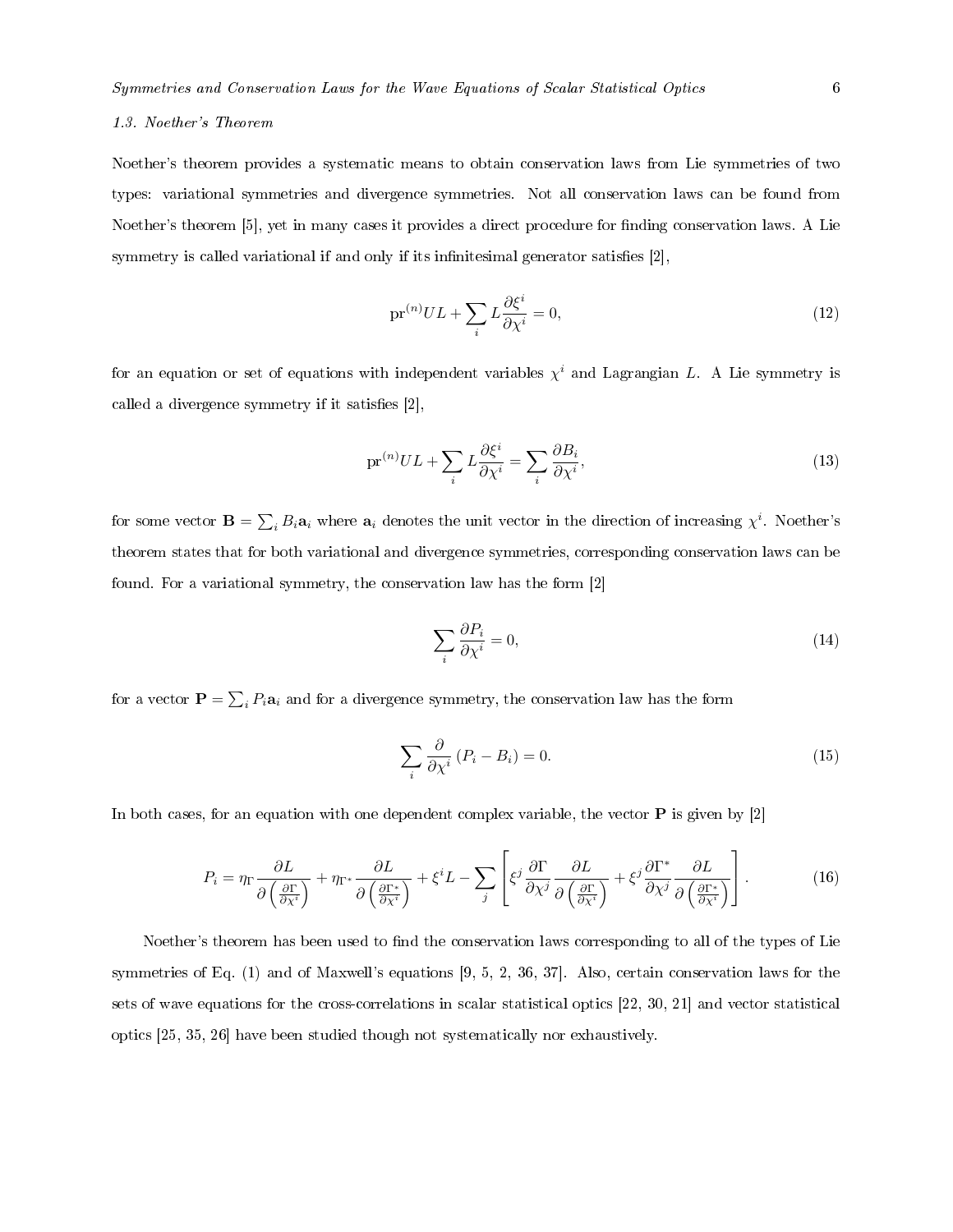## 2. Lie Analysis

In this section, the symmetry group of the two-time wave equations for the cross-correlation, defined by Eq.  $(2)$ , is derived using the Lie method described above. Subsequently, the symmetry group of the differential equations of the cross-correlation for the stationary case, defined in Eq. (4), is derived. It is seen that a reduction in the number of independent variables results in a reduction of symmetries of the differential equations.

## 2.1. Two-Time Wave Equations

The pair of equations for the cross-correlation of an optical signal described in scalar-statistical optics, given by Eq. (3), can be written as

$$
\Delta_{\beta} = \nabla_{\beta}^{2} \Gamma - \frac{1}{c^{2}} \frac{\partial^{2} \Gamma}{\partial t_{\beta}^{2}} = 0
$$
\n(17)

where  $\beta = 1$  and 2. These equations have one dependent complex variable Γ and eight independent variables which are given by  $r_1$ ,  $r_2$ ,  $t_1$ , and  $t_2$ . In this section, the Lie method is used to find the infinitesimal generators of the symmetry group of the set of equations. The generators have the form of Eq. (6). The symmetries of Eqs. (17) are derived without considering boundary conditions. For a symmetry to be present in an application, it must be present in both the underlying equations and the boundary conditions. For this reason, the symmetries present in any application will be a subset of the symmetries found here.

The symmetry criteria for Eqs. (17) can be found using Eq. (9),

$$
\text{pr}^{(n)}U\Delta_{\beta} = \eta_{\Gamma}^{x_{\beta}x_{\beta}} + \eta_{\Gamma}^{y_{\beta}y_{\beta}} + \eta_{\Gamma}^{z_{\beta}z_{\beta}} - \frac{1}{c^2}\eta_{\Gamma}^{t_{\beta}t_{\beta}} = 0.
$$
 (18)

The functions  $\eta_{\Gamma}^{x_{\beta}x_{\beta}}, \eta_{\Gamma}^{y_{\beta}y_{\beta}}, \eta_{\Gamma}^{z_{\beta}z_{\beta}}$ , and  $\eta_{\Gamma}^{t_{\beta}t_{\beta}}$  are defined by Eq. (11), and a related equation holds for  $\eta_{\Gamma^*}$ . Using the Lie method, it is possible to determine all functions  $\xi^i$  and  $\eta_{\Gamma}$  that satisfy the criteria of Eqs. (18). The symmetry criteria can only be satisfied when  $\frac{\partial \xi^i}{\partial \Gamma} = \frac{\partial^2 \eta_{\Gamma}}{\partial \Gamma^2} = 0$ . Thus, the symmetry criteria may be written as

$$
\left(\nabla_{\beta}^{2}\eta_{\Gamma} - \frac{1}{c^{2}}\frac{\partial^{2}\eta_{\Gamma}}{\partial t_{\beta}^{2}}\right) + 2\left(\nabla_{\beta}\Gamma\cdot\nabla_{\beta}\frac{\partial\eta_{\Gamma}}{\partial\Gamma} - \frac{1}{c^{2}}\frac{\partial\Gamma}{\partial t_{\beta}}\frac{\partial\eta_{\Gamma}}{\partial\Gamma\partial t_{\beta}} + \nabla_{\beta}\Gamma^{*}\cdot\nabla_{\beta}\frac{\partial\eta_{\Gamma}}{\partial\Gamma^{*}} - \frac{1}{c^{2}}\frac{\partial\Gamma^{*}}{\partial t_{\beta}}\frac{\partial\eta_{\Gamma}}{\partial\Gamma^{*}\partial t_{\beta}}\right) \tag{19}
$$
\n
$$
-\sum_{i}\left[2\left(\nabla_{\beta}\xi^{i}\cdot\nabla_{\beta}\frac{\partial\Gamma}{\partial\chi^{i}} - \frac{1}{c^{2}}\frac{\partial^{2}\Gamma}{\partial t_{\beta}\partial\chi^{i}}\frac{\partial\xi^{i}}{\partial t_{\beta}}\right) + \frac{\partial\Gamma}{\partial\chi^{i}}\left(\nabla_{\beta}^{2}\xi^{i} - \frac{1}{c^{2}}\frac{\partial^{2}\xi^{i}}{\partial t_{\beta}^{2}}\right)\right] = 0
$$

where the index *i* runs over the independent variables.

First consider transformations for which all  $\xi^i = 0$ . In this case, Eqs. (19) are of the form of Eq. (17),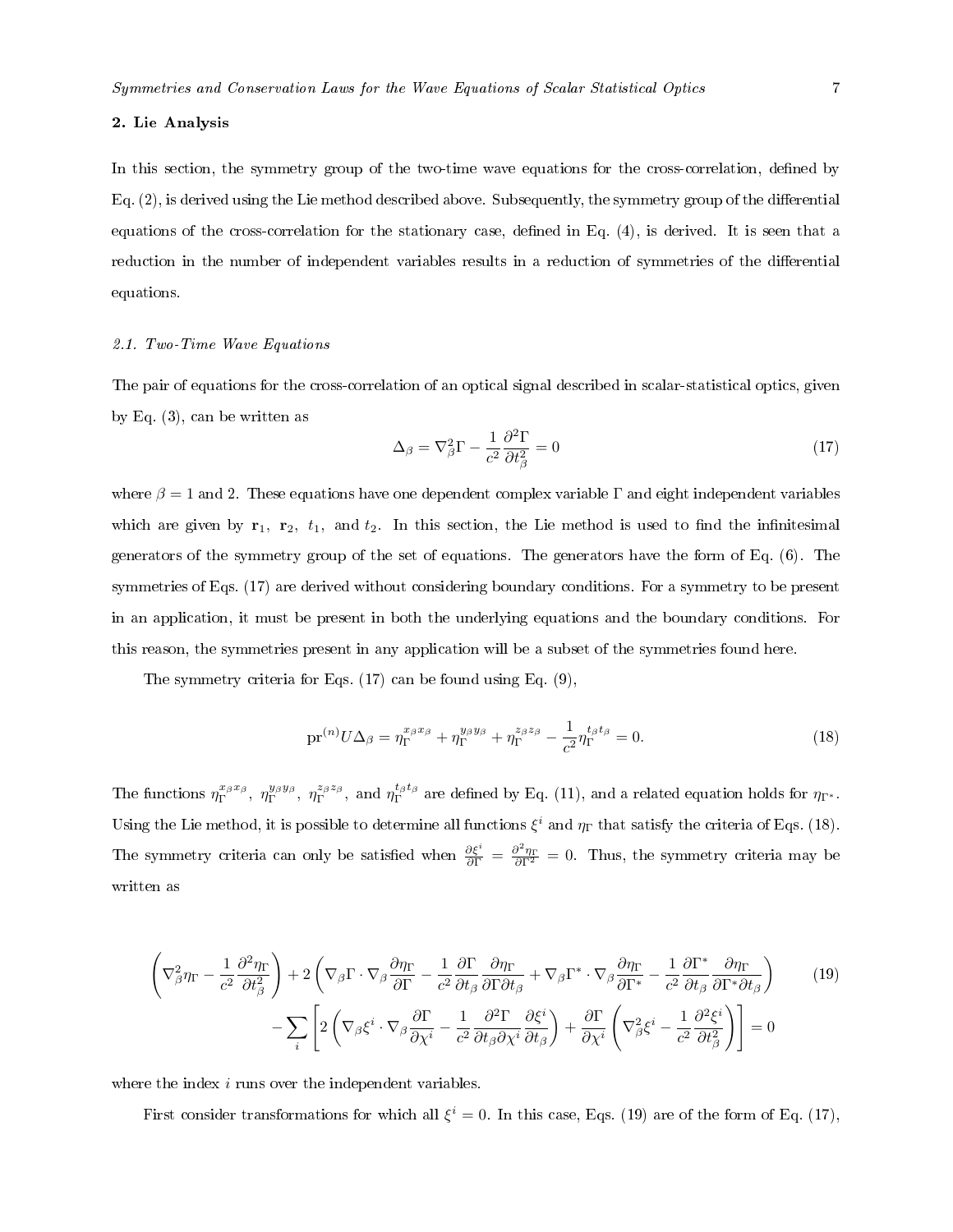Next consider transformations for which  $\eta_{\Gamma} = \eta_{\Gamma^*} = 0$ . From the term  $\nabla_{\beta} \xi^i \cdot \nabla_{\beta} \frac{\partial \Gamma}{\partial \chi^i} - \frac{1}{c^2} \frac{\partial^2 \Gamma}{\partial t_{\beta} \partial \chi^i}$ ∂ξ<sup>i</sup>  $\frac{\partial \xi^-}{\partial t_\beta},$ the functions  $\xi^{x_\beta}, \xi^{y_\beta}, \xi^{z_\beta}$ , and  $\xi^{t_\beta}$  cannot depend on the variables  $x_{\bar{\beta}}, y_{\bar{\beta}}, z_{\bar{\beta}},$  and  $t_{\bar{\beta}}$  where  $\bar{\beta} = 1$  when  $\beta = 2$  and where  $\bar{\beta} = 2$  when  $\beta = 1$ . Furthermore, the following relationships must hold,

$$
\frac{\partial \xi^{y_{\beta}}}{\partial x_{\beta}} + \frac{\partial \xi^{x_{\beta}}}{\partial y_{\beta}} = \frac{\partial \xi^{z_{\beta}}}{\partial x_{\beta}} + \frac{\partial \xi^{x_{\beta}}}{\partial z_{\beta}} = \frac{\partial \xi^{y_{\beta}}}{\partial z_{\beta}} + \frac{\partial \xi^{z_{\beta}}}{\partial y_{\beta}} = 0,
$$
\n(20)

$$
\frac{\partial \xi^{t_{\beta}}}{\partial x_{\beta}} - \frac{1}{c^2} \frac{\partial \xi^{x_{\beta}}}{\partial t_{\beta}} = \frac{\partial \xi^{t_{\beta}}}{\partial y_{\beta}} - \frac{1}{c^2} \frac{\partial \xi^{y_{\beta}}}{\partial t_{\beta}} = \frac{\partial \xi^{t_{\beta}}}{\partial z_{\beta}} - \frac{1}{c^2} \frac{\partial \xi^{z_{\beta}}}{\partial t_{\beta}} = 0,
$$
\n(21)

and

$$
\frac{\partial \xi^{x_{\beta}}}{\partial x_{\beta}} = \frac{\partial \xi^{y_{\beta}}}{\partial y_{\beta}} = \frac{\partial \xi^{z_{\beta}}}{\partial z_{\beta}} = \frac{\partial \xi^{t_{\beta}}}{\partial t_{\beta}}.
$$
\n(22)

Using Eqs.  $(20)$  and  $(22)$ ,

$$
\frac{\partial^2 \xi^{x_\beta}}{\partial y_\beta^2} = -\frac{\partial^2 \xi^{y_\beta}}{\partial x_\beta \partial y_\beta} = -\frac{\partial^2 \xi^{x_\beta}}{\partial x_\beta^2}.\tag{23}
$$

Similar relationships hold for the other independent variables, and

$$
\frac{\partial^2 \xi^i}{\partial x_\beta^2} = \frac{\partial^2 \xi^i}{\partial y_\beta^2} = \frac{\partial^2 \xi^i}{\partial z_\beta^2} = \frac{\partial^2 \xi^i}{\partial t_\beta^2} = 0.
$$
\n(24)

Since Eqs. (17) describe a pair of equations, the above conditions apply when  $\beta = 1$  and when  $\beta = 2$ . Using these conditions, the infinitesimal generators with  $\eta_{\Gamma} = 0$  may be found. The infinitesimal generators of Eqs. (17) include eight translations,

$$
U = \partial_{\chi^i},\tag{25}
$$

where  $\chi^i$  stands for each independent variable. The generators include six rotations,

$$
U = x_{\beta}\partial_{y_{\beta}} - y_{\beta}\partial_{x_{\beta}}, \quad U = x_{\beta}\partial_{z_{\beta}} - z_{\beta}\partial_{x_{\beta}}, \quad U = z_{\beta}\partial_{y_{\beta}} - y_{\beta}\partial_{z_{\beta}}, \tag{26}
$$

and six hyperbolic rotations,

$$
U = t_{\beta}\partial_{x_{\beta}} + \frac{1}{c^2}x_{\beta}\partial_{t_{\beta}}, \quad U = t_{\beta}\partial_{y_{\beta}} + \frac{1}{c^2}y_{\beta}\partial_{t_{\beta}}, \quad U = t_{\beta}\partial_{z_{\beta}} + \frac{1}{c^2}z_{\beta}\partial_{t_{\beta}}.
$$
 (27)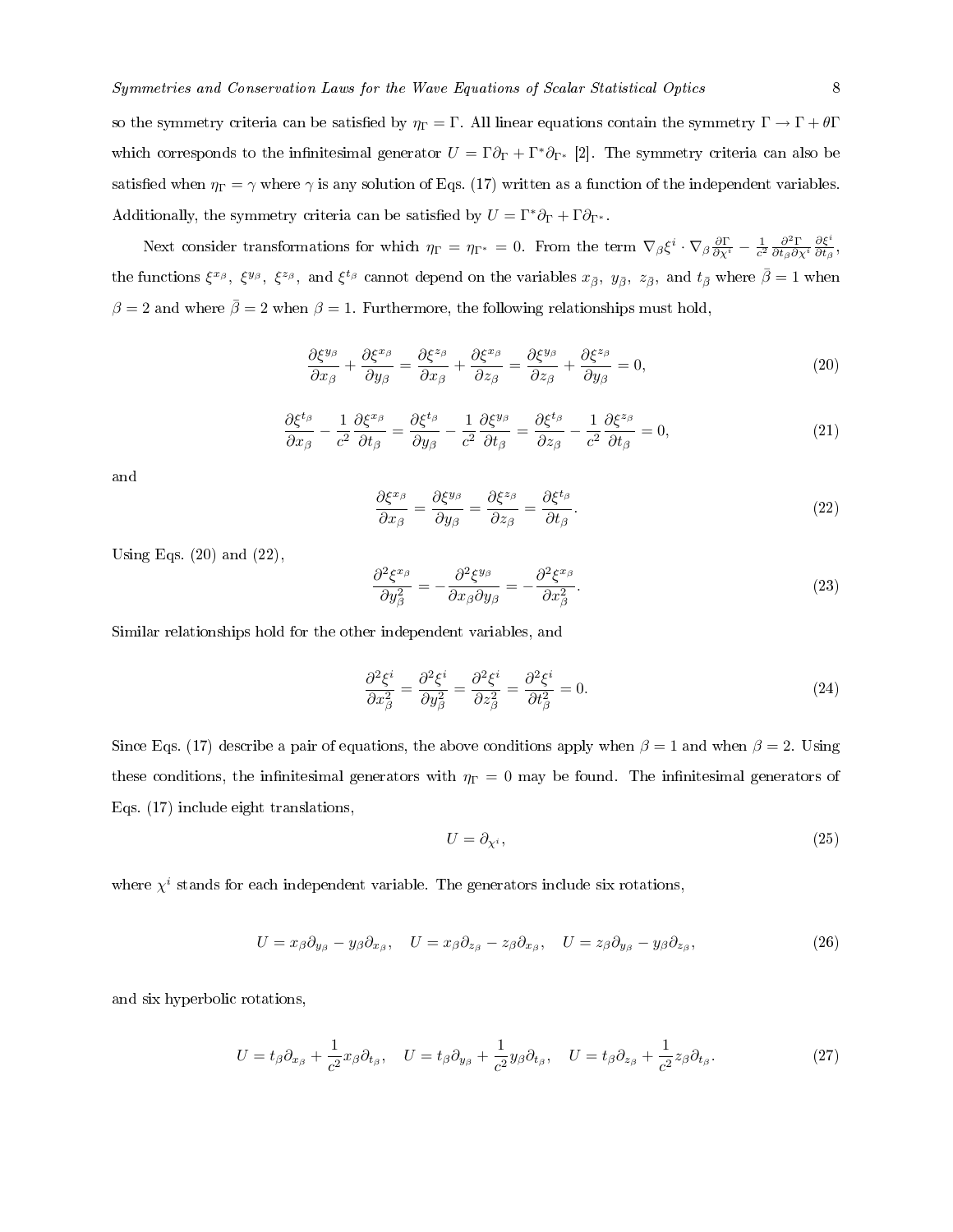The generators also include two dilatations,

$$
U = \mathbf{r}_{\beta} \cdot \nabla_{\beta} + t_{\beta} \partial_{t_{\beta}}.
$$
\n(28)

These generators include rotations amongst the coordinates of  $\mathbf{r}_{\beta}$  and the coordinates of  $\mathbf{r}_{\bar{\beta}}$  separately but not rotations between the coordinates of  $\mathbf{r}_{\beta}$  and  $\mathbf{r}_{\bar{\beta}}$  together.

Only cases where some or all of the  $\xi^i$  along with  $\eta_\Gamma$  and  $\eta_{\Gamma^*}$  are nonzero remain to be considered. The following generators satisfy the symmetry criteria.

$$
U = \left(x_{\beta}^2 - y_{\beta}^2 - z_{\beta}^2 + c^2 t_{\beta}^2\right) \partial_{x_{\beta}} + 2x_{\beta} y_{\beta} \partial_{y_{\beta}} + 2x_{\beta} z_{\beta} \partial_{z_{\beta}} + 2x_{\beta} t_{\beta} \partial_{t_{\beta}} - 2\Gamma x_{\beta} \partial_{\Gamma} - 2\Gamma^* x_{\beta} \partial_{\Gamma^*},\tag{29}
$$

$$
U = 2x_{\beta}y_{\beta}\partial_{x_{\beta}} + \left(-x_{\beta}^2 + y_{\beta}^2 - z_{\beta}^2 + c^2t_{\beta}^2\right)\partial_{y_{\beta}} + 2y_{\beta}z_{\beta}\partial_{z_{\beta}} + 2y_{\beta}t_{\beta}\partial_{t_{\beta}} - 2\Gamma y_{\beta}\partial_{\Gamma} - 2\Gamma^*y_{\beta}\partial_{\Gamma^*},\tag{30}
$$

$$
U = 2x_{\beta}z_{\beta}\partial_{x_{\beta}} + 2y_{\beta}z_{\beta}\partial_{y_{\beta}} + \left(-x_{\beta}^2 - y_{\beta}^2 + z_{\beta}^2 + c^2t_{\beta}^2\right)\partial_{z_{\beta}} + 2z_{\beta}t_{\beta}\partial_{t_{\beta}} - 2\Gamma z_{\beta}\partial_{\Gamma} - 2\Gamma^*z_{\beta}\partial_{\Gamma^*},\tag{31}
$$

$$
U = 2x_{\beta}t_{\beta}\partial_{x_{\beta}} + 2y_{\beta}t_{\beta}\partial_{y_{\beta}} + 2z_{\beta}t_{\beta}\partial_{z_{\beta}} + \frac{1}{c^2}\left(x_{\beta}^2 + y_{\beta}^2 + z_{\beta}^2 + c^2t_{\beta}^2\right)\partial_{t_{\beta}} - 2\Gamma t_{\beta}\partial_{\Gamma} - 2\Gamma^*t_{\beta}\partial_{\Gamma^*}.
$$
 (32)

The symmetries corresponding to these infinitesimal generators are are known as inversion symmetries [2]. Equations (29) - (32) specify eight inversion generators for  $\beta=1$  and  $\beta=2$ . Inversion symmetries are members of the conformal group [5, 31]. By definition [38], a conformal transformation is a transformation which preserves the angles between the coordinate axes.

It may be seen that the infinitesimal generators for the two-time wave equations, Eqs. (17), are the generators for the wave equation of the deterministic field, Eq.  $(1)$ , repeated over both sets of four coordinates  $x_{\beta}$ ,  $y_{\beta}$ ,  $z_{\beta}$ , and  $t_{\beta}$ . In the next section, it is seen that this is not the case for the wave equations for the cross-correlations of the stationary fields.

#### 2.2. Lie Analysis of Wave Equations of Stationary Statistical Optics

Most physical optical systems which are described in scalar statistical optics are well modeled by assuming the signals are stationary and ergodic [33]. The wave equations for the cross-correlation function of a stationary random processes can be written with seven, as opposed to eight independent variables. All stationary random processes contain time translation symmetries for both  $t_1$  and  $t_2$  which allows the crosscorrelation to be written as a function of  $\tau = t_1 - t_2$  as opposed to the time coordinates individually. The cross-correlation of stationary random processes described in scalar statistical optics obeys the pair of wave equations

$$
\Lambda_{\beta} = \nabla_{\beta}^{2} \Gamma - \frac{1}{c^{2}} \frac{\partial^{2} \Gamma}{\partial \tau^{2}} = 0
$$
\n(33)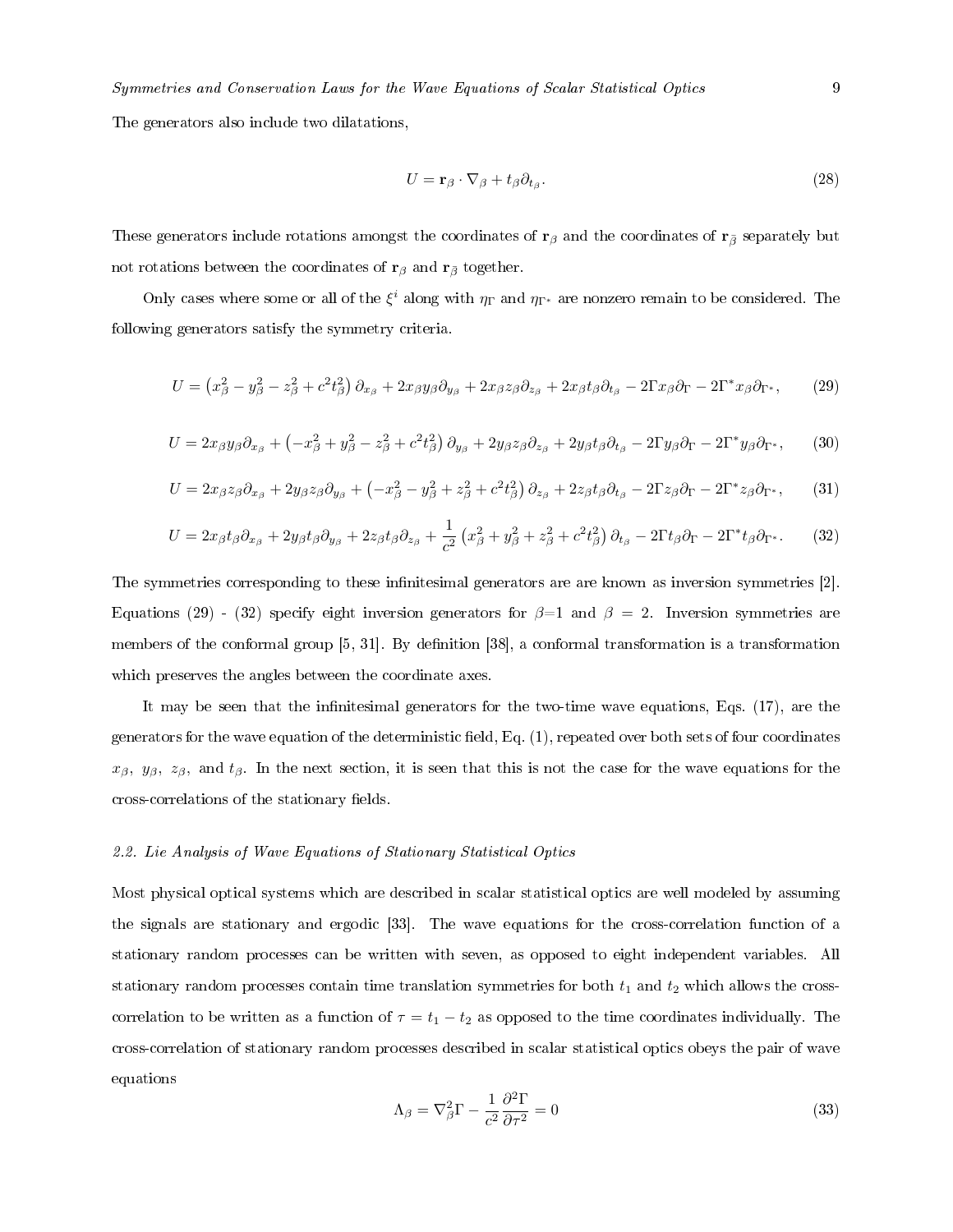for  $\beta = 1$  and  $\beta = 2$ . In this section, the symmetry group of Eqs. (33) is derived. These equations involve one dependent complex variable  $\Gamma$  and seven independent variables given by  $\mathbf{r}_1$ ,  $\mathbf{r}_2$ , and  $\tau$ .

The symmetry group of Eqs. (33) can be found using the Lie method. Infinitesimal generators have the form of Eq. (6). The symmetry criteria for Eqs. (33) are

$$
\text{pr}^{(n)}U\Lambda_{\beta} = \eta_{\Gamma}^{x_{\beta}x_{\beta}} + \eta_{\Gamma}^{y_{\beta}y_{\beta}} + \eta_{\Gamma}^{z_{\beta}z_{\beta}} - \frac{1}{c^2}\eta_{\Gamma}^{\tau\tau} = 0.
$$
 (34)

The functions  $\eta_{\Gamma}^{x_{\beta}x_{\beta}}, \eta_{\Gamma}^{y_{\beta}y_{\beta}}, \eta_{\Gamma}^{z_{\beta}z_{\beta}}, \text{ and } \eta_{\Gamma}^{\tau\tau}$  are defined by Eq. (11). Unlike in the two-time case, the two symmetry criteria, with  $\beta = 1$  and 2, are coupled because they both involve the function  $\eta_{\Gamma}^{\tau\tau}$ . As in the two-time case, and for the same reasons, to satisfy the symmetry criteria, both  $\frac{\partial \xi^i}{\partial \Gamma}$  and  $\frac{\partial^2 \eta_{\Gamma}}{\partial \Gamma^2}$  must be zero. Thus, the symmetry criteria can be written as

$$
\left(\nabla_{\beta}^{2}\Gamma - \frac{1}{c^{2}}\frac{\partial^{2}\eta_{\Gamma}}{\partial\tau^{2}}\right) + 2\left(\nabla_{\beta}\Gamma\cdot\nabla_{\beta}\frac{\partial\eta_{\Gamma}}{\partial\Gamma} - \frac{1}{c^{2}}\frac{\partial\Gamma}{\partial\tau}\frac{\partial\eta_{\Gamma}}{\partial\Gamma\partial\tau} + \nabla_{\beta}\Gamma^{*}\cdot\nabla_{\beta}\frac{\partial\eta_{\Gamma}}{\partial\Gamma^{*}} - \frac{1}{c^{2}}\frac{\partial\Gamma^{*}}{\partial\tau}\frac{\partial\eta_{\Gamma}}{\partial\Gamma^{*}\partial\tau}\right) - \sum_{i}\left[2\left(\nabla_{\beta}\xi^{i}\cdot\nabla_{\beta}\frac{\partial\Gamma}{\partial\chi^{i}} - \frac{1}{c^{2}}\frac{\partial^{2}\Gamma}{\partial\tau\partial\chi^{i}}\frac{\partial\xi^{i}}{\partial\tau}\right) + \frac{\partial\Gamma}{\partial\chi^{i}}\left(\nabla_{\beta}^{2}\xi^{i} - \frac{1}{c^{2}}\frac{\partial^{2}\xi^{i}}{\partial\tau^{2}}\right)\right] = 0.
$$
\n(35)

As in the case of the two-time wave equations, some symmetries involve only transformations of the dependent variable, and for these symmetries, all  $\xi^i$  are zero. Equations (33) are linear, so  $\eta_\Gamma=\Gamma$  satisfies the symmetry criteria. The symmetry criteria also can be satisfied by  $\eta = \gamma$  where  $\gamma$  is any solution of Eq. (33) written as a function of the independent variables. Additionally, the symmetry criteria is satised by  $U = \Gamma \partial_{\Gamma^*} + \Gamma^* \partial_{\Gamma}$ .

Equations (33) also contains some symmetries, with  $\eta_{\Gamma} = 0$ , which involve transformations of the independent variables but not  $\Gamma$ . For the term  $\left(\nabla_\beta \xi^i\cdot \nabla_\beta \frac{\partial \Gamma}{\partial \chi^i} - \frac{1}{c^2} \frac{\partial^2 \Gamma}{\partial \tau \partial \chi^i} \frac{\partial \xi^i}{\partial \tau}\right)$  to satisfy the symmetry criteria, the functions  $\xi^{x_\beta}$ ,  $\xi^{y_\beta}$ , and  $\xi^{z_\beta}$  cannot depend on  $x_{\bar{\beta}}$ ,  $y_{\bar{\beta}}$ , and  $z_{\bar{\beta}}$ , so Eq. (20) again holds. However, here Eqs. (21) and (22) are replaced by the expressions

$$
\frac{\partial \xi^{\tau}}{\partial x_{\beta}} - \frac{1}{c^2} \frac{\partial \xi^{x_{\beta}}}{\partial \tau} = \frac{\partial \xi^{\tau}}{\partial y_{\beta}} - \frac{1}{c^2} \frac{\partial \xi^{y_{\beta}}}{\partial \tau} = \frac{\partial \xi^{\tau}}{\partial z_{\beta}} - \frac{1}{c^2} \frac{\partial \xi^{z_{\beta}}}{\partial \tau} = 0,
$$
\n(36)

and

$$
\frac{\partial \xi^{x_{\beta}}}{\partial x_{\beta}} = \frac{\partial \xi^{y_{\beta}}}{\partial y_{\beta}} = \frac{\partial \xi^{z_{\beta}}}{\partial z_{\beta}} = \frac{\partial \xi^{\tau}}{\partial \tau}.
$$
\n(37)

For the last term of Eq. (35) to satisfy the symmetry criteria, all  $\xi^i$  must be at most linear in the independent variables.

Similar to Eqs. (17), the resulting symmetries of Eqs. (33), with  $\eta_{\Gamma} = 0$ , can be classified as translations,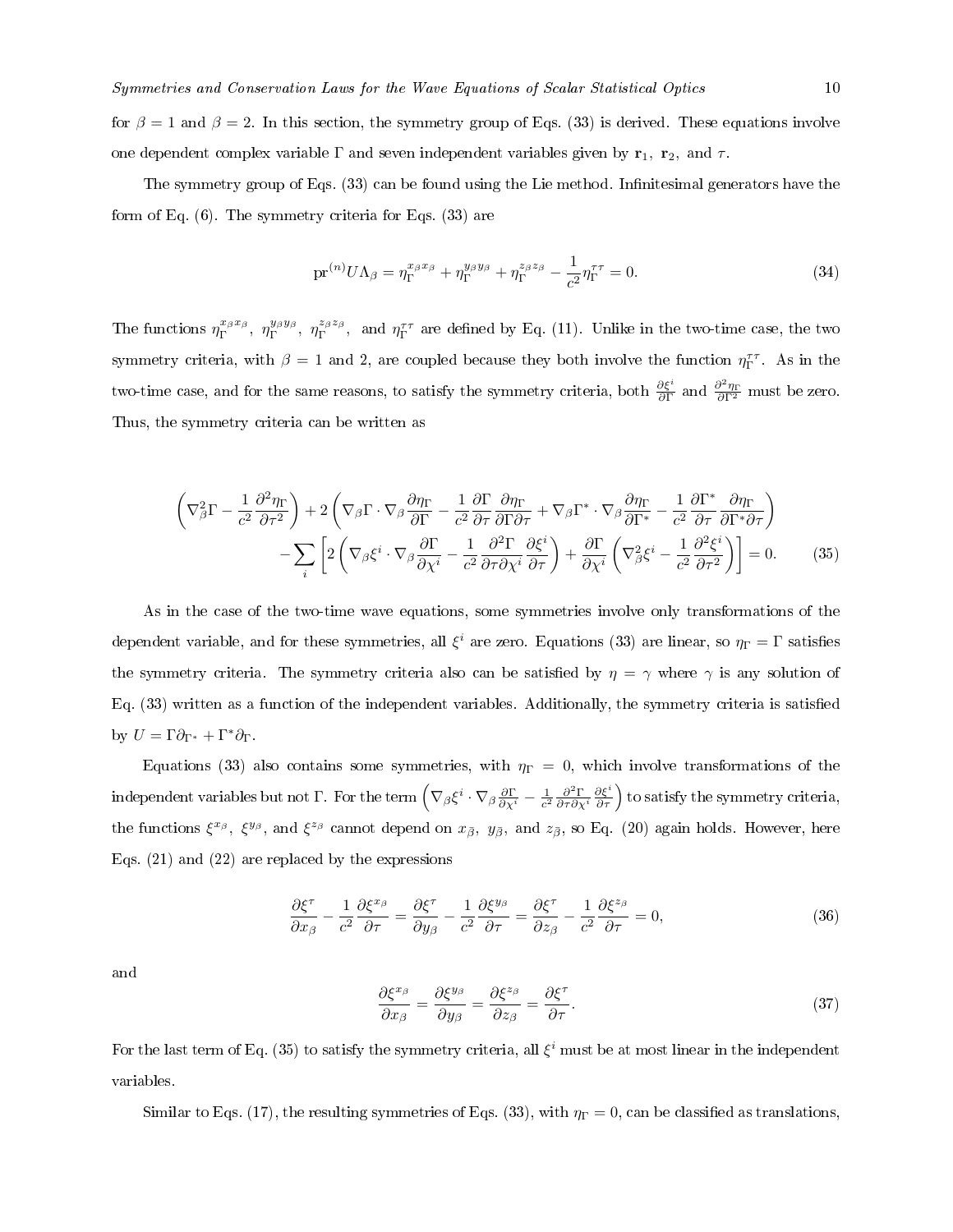rotations, and dilatations. The infinitesimal generators of Eqs.  $(33)$  include seven translations which are given by Eq. (25) where  $\chi^i$  ranges over seven rather than eight independent variables. They also include six rotation generators given by Eq. (26) and three hyperbolic rotation generators, which involve  $\tau$  rather than  $t_1$  and  $t_2$ , represented by

$$
U = \tau \partial_{x_{\beta}} + \tau \partial_{x_{\bar{\beta}}} + \frac{1}{c^2} \left( x_{\beta} + x_{\bar{\beta}} \right) \partial_{\tau},\tag{38}
$$

$$
U = \tau \partial_{y_{\beta}} + \tau \partial_{y_{\bar{\beta}}} + \frac{1}{c^2} \left( y_{\beta} + y_{\bar{\beta}} \right) \partial_{\tau},\tag{39}
$$

and

$$
U = \tau \partial_{z_{\beta}} + \tau \partial_{z_{\bar{\beta}}} + \frac{1}{c^2} \left( z_{\beta} + z_{\bar{\beta}} \right) \partial_{\tau}.
$$
 (40)

They also include one dilatation generator

$$
U = \sum_{i=1}^{7} \chi^{i} \partial_{\chi^{i}} \tag{41}
$$

rather than the two generators given by Eq. (28).

Equations (33) contain no symmetries for which  $\eta_{\Gamma}$  and at least one of the  $\xi^i$  are nonzero. It is not possible to find choices of  $\eta_{\Gamma}$  and  $\xi^{i}$  for which terms of Eq. (35) are individually nonzero yet sum to zero. Consider the possibility  $\eta_{\Gamma} = -2\Gamma x_{\beta}$  for which the second term of Eq. (35) is nonzero. This choice satisfies the condition that  $\eta_{\Gamma}$  must be at most linear in Γ. Other choices of the independent variable could be made. As in the two-time case, from the term  $(\nabla_{\beta} \xi^i \cdot \nabla_{\beta} \frac{\partial \Gamma}{\partial \chi^i} - \frac{1}{c^2} \frac{\partial^2 \Gamma}{\partial \tau \partial \chi^i} \frac{\partial \xi^i}{\partial \tau}),$  generators must satisfy Eqs. (20), (36), and (37). Thus, both  $\frac{\partial \xi^{x_{\beta}}}{\partial x_{\beta}} = \frac{\partial \xi^{x}}{\partial \tau}$  and  $\frac{\partial \xi^{x_{\beta}}}{\partial x_{\beta}} = \frac{\partial \xi^{x}}{\partial \tau}$  must be satisfied, and from Eqs. (36) and (37),

$$
\frac{\partial^2 \xi^{x_\beta}}{\partial \tau^2} = c^2 \frac{\partial^2 \xi^{\tau}}{\partial x_\beta^2}.
$$
\n(42)

However, Eq. (42) cannot be satisfied because  $\xi^{x_\beta}$  cannot depend on  $x_{\bar{\beta}}$ . Thus, no inversion symmetries can be found.

Both Eqs. (17) and (33) contain many of the same types of symmetries, including translations, rotations, hyperbolic rotations, dilatations, and symmetries due to linearity. However, since Eqs. (33) involve fewer independent variables, fewer infinitesimal generators are needed span the Lie algebra than for Eqs. (17). Unlike Eqs. (17), Eqs. (33) do not contain inversion symmetries.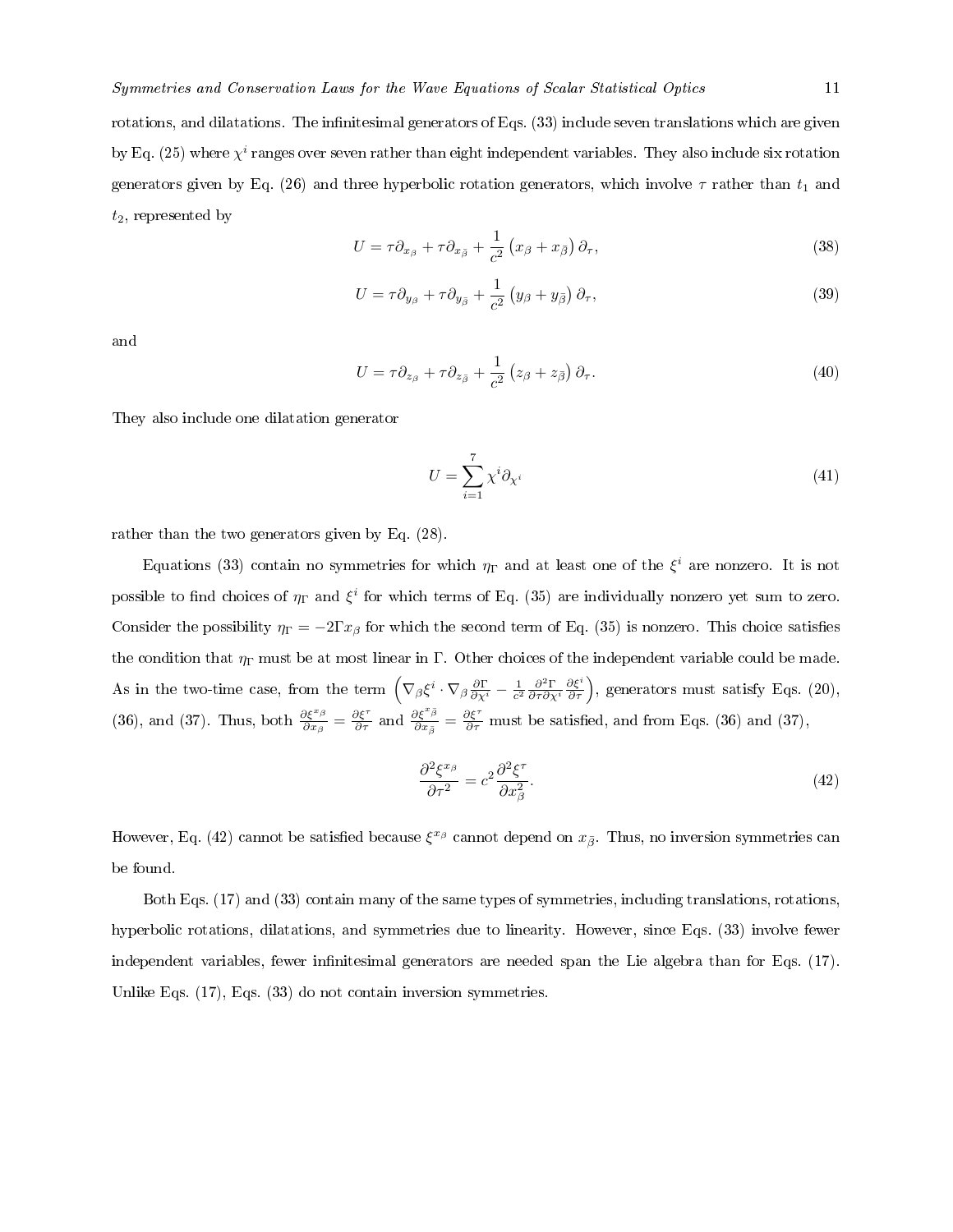#### 3. Conservation Laws

In this section, Noether's theorem is applied to Lie symmetries derived in Section 2 to find conservation laws for the cross-correlation function for both the two-time and stationary cases. In each case, the conservation law for the deterministic case is provided to place the generalization to the stochastic case in context. It is seen that the conservation laws derived for the two-time wave equations encompass and are generalizations of the conservation laws for the deterministic fields in the sense that the conservation laws for the crosscorrelation function reduce to the conservation laws for the deterministic field in the deterministic limit. Moreover, conservation laws for deterministic fields may be seen to have multiple generalizations in the context of the cross-correlation function for stochastic fields.

#### 3.1. Two-Time Wave Equations

The Lagrangians for Eqs. (17) are

$$
L_{\beta} = -\left|\nabla_{\beta}\Gamma\right|^2 + \frac{1}{c^2} \left|\frac{\partial \Gamma}{\partial t_{\beta}}\right|^2,\tag{43}
$$

for  $\beta = 1$  and  $\beta = 2$ . To determine if Noether's theorem is applicable, the first prolongation of a generator acting on the Lagrangians is needed in applying Eqs. (12),

$$
\text{pr}^{(1)}UL_{\beta} = -\frac{\partial \Gamma^*}{\partial x_{\beta}} \eta_{\Gamma}^{x_{\beta}} - \frac{\partial \Gamma^*}{\partial y_{\beta}} \eta_{\Gamma}^{y_{\beta}} - \frac{\partial \Gamma^*}{\partial z_{\beta}} \eta_{\Gamma}^{z_{\beta}} + \frac{1}{c^2} \frac{\partial \Gamma^*}{\partial t_{\beta}} \eta_{\Gamma}^{t_{\beta}} - \frac{\partial \Gamma}{\partial x_{\beta}} \eta_{\Gamma^*}^{x_{\beta}} - \frac{\partial \Gamma}{\partial y_{\beta}} \eta_{\Gamma^*}^{y_{\beta}} - \frac{\partial \Gamma}{\partial z_{\beta}} \eta_{\Gamma^*}^{z_{\beta}} + \frac{1}{c^2} \frac{\partial \Gamma}{\partial t_{\beta}} \eta_{\Gamma^*}^{t_{\beta}}.
$$
(44)

The functions  $\eta_{\Gamma}^{x_{\beta}}, \eta_{\Gamma^*}^{x_{\beta}}, \dots$  are defined by Eq. (11).

The translation symmetries are variational because the corresponding infinitesimal generators satisfy Eq.  $(12)$ . For deterministic scalar fields, the conserved quantity associated with time translation invariance is called energy Eq.  $(12)$ . The wave equation for the scalar deterministic field, Eq.  $(1)$ , contains the energy conservation law in the form of Eq. (14) with

$$
\mathbf{P} = \frac{\partial \varphi^*}{\partial t} \nabla \varphi + \frac{\partial \varphi}{\partial t} \nabla \varphi^* + \left( L - \frac{2}{c^2} \left| \frac{\partial \varphi}{\partial t} \right|^2 \right) \mathbf{a}_t
$$
 (45)

where  $L$  is the Lagrangian of the deterministic wave equation

$$
L = -\left|\nabla\varphi\right|^2 + \frac{1}{c^2} \left|\frac{\partial\varphi}{\partial t}\right|^2.
$$
\n(46)

For the deterministic case, the  $a_t$  component of **P** is referred to as the density of the conserved quantity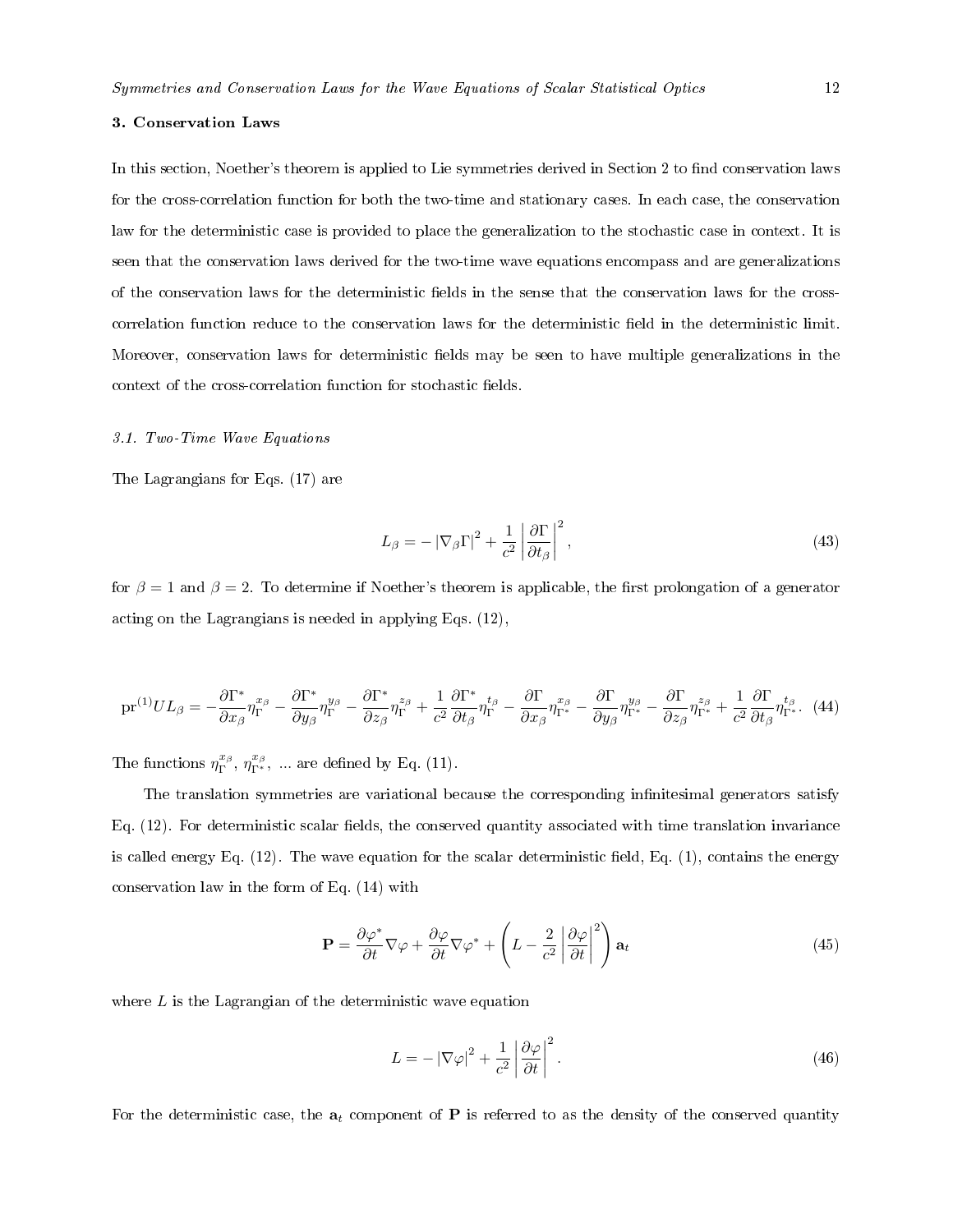while the remaining components are referred to as the flux density vector. The energy density is defined as,

$$
H(r,t) = |\nabla \varphi|^2 + \frac{1}{c^2} \left| \frac{\partial \varphi}{\partial t} \right|^2,\tag{47}
$$

and energy flux density vector is defined as

$$
\mathbf{F}(\mathbf{r},t) = -\left(\frac{\partial \varphi^*}{\partial t} \nabla \varphi + \frac{\partial \varphi}{\partial t} \nabla \varphi^*\right). \tag{48}
$$

The conservation law given by Eqs. (14) and (45) may be cast in the usual form [30]

$$
\frac{\partial H}{\partial t} + \nabla \cdot \mathbf{F} = 0 \tag{49}
$$

The conservation law expressed by Eq. (45) may be derived using Noether's theorem, the Lagrangian L, and the single generator for time translation symmetry of Eq. (1). For the statistical case, there are two time coordinates, and the cross-correlation of the field is described by two Lagrangians. Thus, there are four generalizations of Eq. (45). The first two generalizations may be found by applying Noether's theorem with  $U=\partial_{t_{\beta}}$  and Lagrangian  $L_{\beta}$ , where  $\beta=1$  and  $\beta=2$ . Conservation laws of the form of Eq. (14) result with

$$
\mathbf{P} = \frac{\partial \Gamma}{\partial t_{\beta}} \left( \nabla_{\beta} \Gamma^{*} \right) + \frac{\partial \Gamma^{*}}{\partial t_{\beta}} \left( \nabla_{\beta} \Gamma \right) + \left( L_{\beta} - \frac{2}{c^{2}} \left| \frac{\partial \Gamma}{\partial t_{\beta}} \right|^{2} \right) \mathbf{a}_{t_{\beta}}.
$$
 (50)

Taking  $U = \partial_{t_\beta}$  with Lagrangian  $L_{\bar{\beta}}$ , conservation laws of the form of Eq. (14) result with

$$
\mathbf{P} = \frac{\partial \Gamma}{\partial t_{\beta}} \left( \nabla_{\bar{\beta}} \Gamma^* \right) + \frac{\partial \Gamma^*}{\partial t_{\beta}} \left( \nabla_{\bar{\beta}} \Gamma \right) + L_{\bar{\beta}} \mathbf{a}_{t_{\beta}} - \frac{1}{c^2} \left( \frac{\partial \Gamma}{\partial t_{\beta}} \frac{\partial \Gamma^*}{\partial t_{\bar{\beta}}} + \frac{\partial \Gamma^*}{\partial t_{\beta}} \frac{\partial \Gamma}{\partial t_{\bar{\beta}}} \right) \mathbf{a}_{t_{\beta}}.
$$
(51)

The generalizations of energy conservation expressed in Eqs. (50) and (51) become redundant and reduce to Eq. (45) in the deterministic limit where  $\Gamma(\mathbf{r}_1,t_1;\mathbf{r}_2t_2) = \varphi^*(\mathbf{r}_1,t_1) \varphi(\mathbf{r}_2,t_2)$ , as might be expected.

For deterministic scalar fields, the conserved quantity associated with spatial translation symmetry is called momentum  $\left[2, 37\right]$ . The wave equation for the scalar deterministic field, Eq. (1), contains the momentum conservation law corresponding to translation symmetry of the  $x$  coordinate in the form of Eq.  $(14)$  with

$$
\mathbf{P} = L\mathbf{a}_x + \frac{\partial \varphi^*}{\partial x} \nabla \varphi + \frac{\partial \varphi}{\partial x} \nabla \varphi^* - \frac{1}{c^2} \left( \frac{\partial \varphi^*}{\partial x} \frac{\partial \varphi}{\partial t} + \frac{\partial \varphi}{\partial x} \frac{\partial \varphi^*}{\partial t} \right) \mathbf{a}_t.
$$
 (52)

The deterministic wave equation also contains similar conservation laws corresponding to translation symmetry of the y and z coordinates. The t component of Eq.  $(52)$  forms the x component of the socalled momentum density vector [37],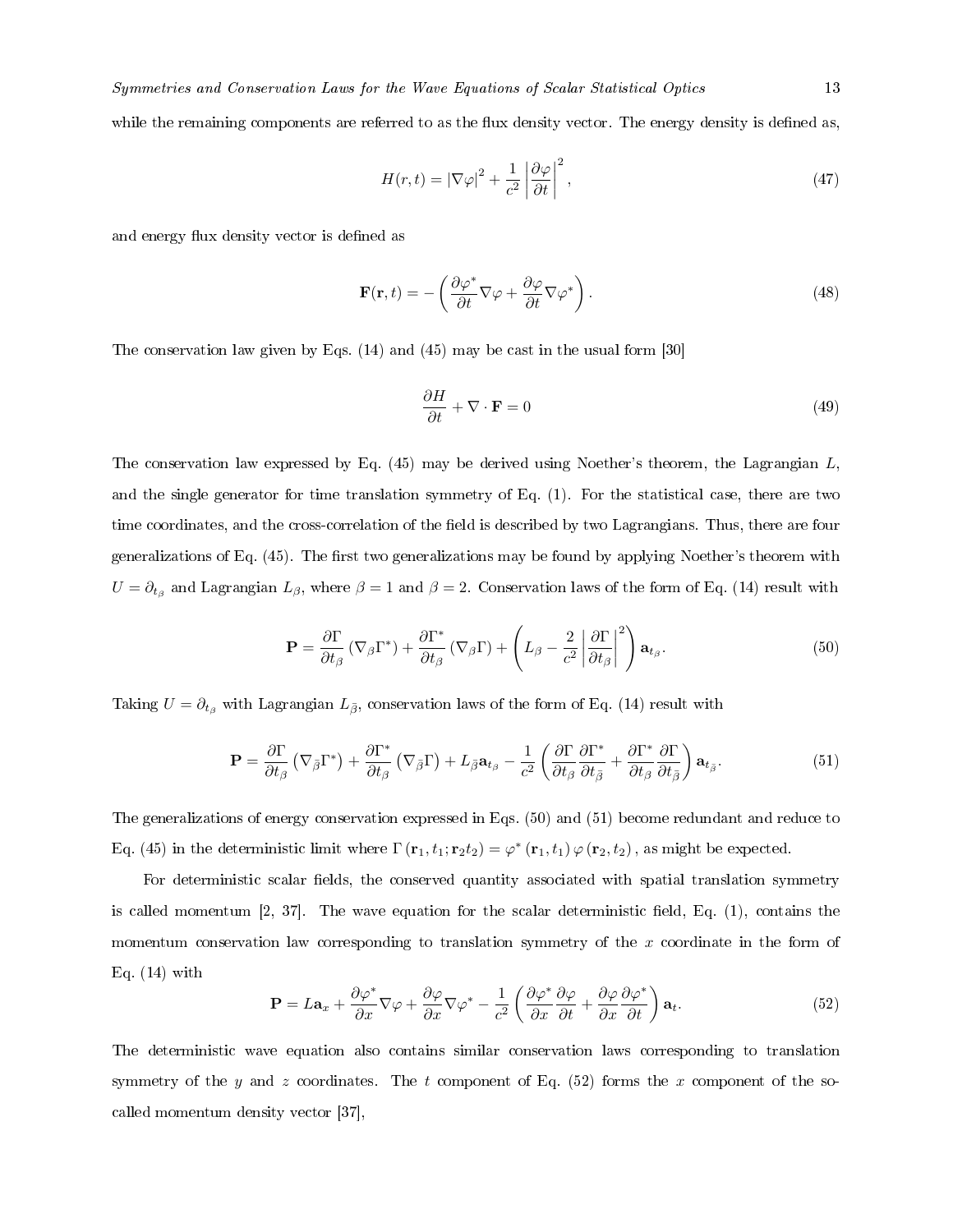Symmetries and Conservation Laws for the Wave Equations of Scalar Statistical Optics 14

$$
\mathcal{P} = \frac{1}{c^2} \frac{\partial \varphi^*}{\partial t} \nabla \varphi + \frac{1}{c^2} \frac{\partial \varphi}{\partial t} \nabla \varphi^* \tag{53}
$$

commonly encountered in deterministic wave optics. For the statistical case, there are six spatial coordinates, and Eqs. (17) are described by two Lagrangians. Thus, there are twelve generalizations of the conservation laws of the form of Eq. (52). The conservation law for translation symmetry along  $x_\beta$ , given by generator  $U=\partial_{x_\beta}, \text{ and Lagrangian } L_\beta \text{ , for example, has the form of Eq. (16) with }$ 

$$
\mathbf{P} = L_{\beta} \mathbf{a}_{x_{\beta}} + \frac{\partial \Gamma}{\partial x_{\beta}} \left( \nabla_{\beta} \Gamma^{*} \right) + \frac{\partial \Gamma^{*}}{\partial x_{\beta}} \left( \nabla_{\beta} \Gamma \right) - \frac{1}{c^{2}} \left( \frac{\partial \Gamma^{*}}{\partial t_{\beta}} \frac{\partial \Gamma}{\partial x_{\beta}} + \frac{\partial \Gamma}{\partial t_{\beta}} \frac{\partial \Gamma^{*}}{\partial x_{\beta}} \right) \mathbf{a}_{t_{\beta}}.
$$
(54)

A vector formed by the  $a_{t_\beta}$  components of Eq. (54) along with the  $a_{t_\beta}$  components from similar expressions found using  $L_\beta$  with  $U=\partial_{y_\beta}$  and  $U=\partial_{z_\beta}$  may be defined as a generalization of the momentum density vector,

$$
\mathcal{P}_{\beta\beta} = \frac{1}{c^2} \left( \frac{\partial \Gamma^*}{\partial t_\beta} \nabla_\beta \Gamma + \frac{\partial \Gamma}{\partial t_\beta} \nabla_\beta \Gamma^* \right). \tag{55}
$$

Another set of conservation laws generalizing momentum conservation may be obtained by taking translations along the β coordinate together with the Lagrangian  $L_{\bar{\beta}}$ . For example, for translation symmetry along  $x_{\beta}$ and Lagrangian  $L_{\bar{\beta}}$  has the form of Eq. (14) with

$$
\mathbf{P} = \frac{\partial \Gamma}{\partial x_{\beta}} \left( \nabla_{\bar{\beta}} \Gamma^* \right) + \frac{\partial \Gamma^*}{\partial x_{\beta}} \left( \nabla_{\bar{\beta}} \Gamma \right) + L_{\bar{\beta}} \mathbf{a}_{x_{\beta}} - \frac{1}{c^2} \left( \frac{\partial \Gamma}{\partial x_{\beta}} \frac{\partial \Gamma^*}{\partial t_{\bar{\beta}}} + \frac{\partial \Gamma^*}{\partial x_{\beta}} \frac{\partial \Gamma}{\partial t_{\bar{\beta}}} \right) \mathbf{a}_{t_{\beta}},
$$
(56)

suggesting the definition of another momentum density vector

$$
\mathcal{P}_{\beta\bar{\beta}} = \frac{1}{c^2} \left( \frac{\partial \Gamma^*}{\partial t_{\bar{\beta}}} \nabla_{\beta} \Gamma + \frac{\partial \Gamma}{\partial t_{\bar{\beta}}} \nabla_{\beta} \Gamma^* \right). \tag{57}
$$

As in energy conservation, momentum conservation of Eqs. (54) and (56) reduces to Eq. (52) in the deterministic limit where  $\Gamma(\mathbf{r}_1,t_1;\mathbf{r}_2t_2) = \varphi^*(\mathbf{r}_1,t_1) \varphi(\mathbf{r}_2,t_2)$ .

The rotation and hyperbolic rotation generators all correspond to variational symmetries and all satisfy Eq. (12). In the deterministic case, the conserved quantity associated with rotational symmetry is known as angular momentum [2]. The generator  $U = x\partial_y - y\partial_x$  represents rotation about the  $\mathbf{a}_z$  axis and provides a conservation law in the form of Eq. (14) with

$$
\mathbf{P} = (-y\mathbf{a}_x + x\mathbf{a}_y) L + \left(-y\frac{\partial\varphi}{\partial x} + x\frac{\partial\varphi}{\partial y}\right) \left(\nabla\varphi^* - \frac{1}{c^2}\frac{\partial\varphi^*}{\partial t}\mathbf{a}_t\right) + \left(-y\frac{\partial\varphi^*}{\partial x} + x\frac{\partial\varphi^*}{\partial y}\right) \left(\nabla\varphi - \frac{1}{c^2}\frac{\partial\varphi}{\partial t}\mathbf{a}_t\right). (58)
$$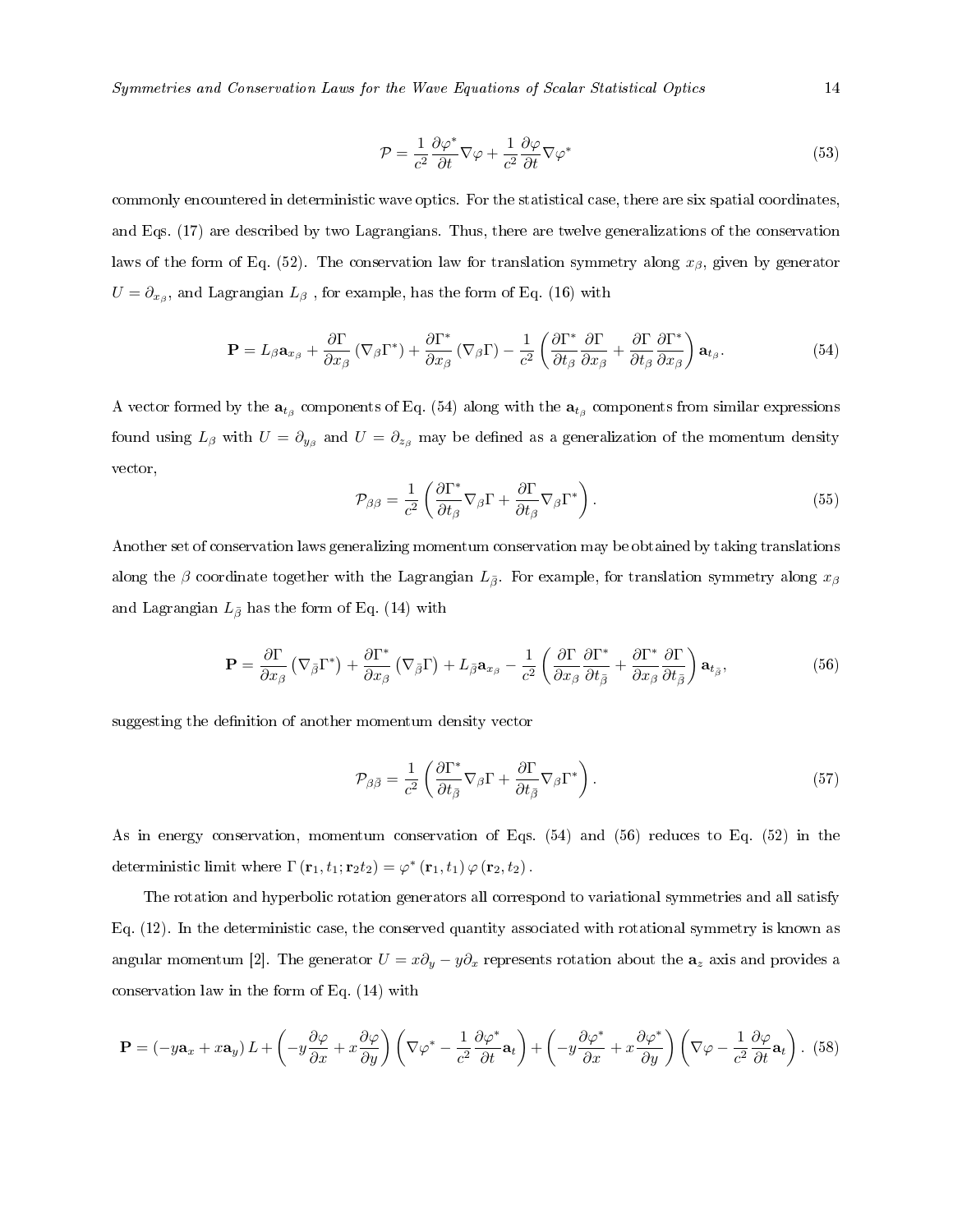The  $a_t$  component of Eq. (58) is

$$
\mathbf{P} \cdot \mathbf{a}_t = \mathbf{r} \times \mathcal{P} \cdot \mathbf{a}_z,\tag{59}
$$

where P is defined by Eq. (53). Together the  $a_t$  components of the conservation laws corresponding to rotations about the  $a_x$ ,  $a_y$ , and  $a_z$  axes are defined [37] as the angular momentum density vector  $M = r \times P$ . The remaining components of the conservation laws form the angular momentum flux density. For the statistical case, the conserved quantities found by applying Noether's theorem using the rotation generators correspond to generalized angular momenta. The conservation law obtained by applying Noether's theorem with the generator  $U=x_\beta\partial_{y_\beta}-y_\beta\partial_{x_\beta},$  corresponding to a rotation about the  ${\bf a}_{z_\beta}$  axis, and Lagrangian  $L_\beta$ is of the form of Eq. (14) with

$$
\mathbf{P} = -y_{\beta} L_{\beta} \mathbf{a}_{x_{\beta}} + x_{\beta} L_{\beta} \mathbf{a}_{y_{\beta}} + \left( -y_{\beta} \frac{\partial \Gamma}{\partial x_{\beta}} + x_{\beta} \frac{\partial \Gamma}{\partial y_{\beta}} \right) \left( \nabla_{\beta} \Gamma^* - \frac{1}{c^2} \frac{\partial \Gamma^*}{\partial t_{\beta}} \mathbf{a}_{t_{\beta}} \right) + \left( -y_{\beta} \frac{\partial \Gamma^*}{\partial x_{\beta}} + x_{\beta} \frac{\partial \Gamma^*}{\partial y_{\beta}} \right) \left( \nabla_{\beta} \Gamma - \frac{1}{c^2} \frac{\partial \Gamma}{\partial t_{\beta}} \mathbf{a}_{t_{\beta}} \right).
$$
 (60)

A generalization of the angular momentum density vector may be defined by  $M_{\beta\beta\beta} = \mathbf{r}_{\beta} \times \mathcal{P}_{\beta\beta}$  with  $\mathcal{P}_{\beta\beta}$ given by Eq. (55). The  ${\bf a}_{t_\beta}$  component of Eq. (60) may be seen to be identical with the  ${\bf a}_{z_\beta}$  component of the generalized angular momentum density  $M_{\beta\beta\beta}$ . Application of Noether's theorem with the generators of the rotations about the other axes yield corresponding vectors  ${\bf P}$  whose  ${\bf a}_{t_\beta}$  components are the respective components of  $M_{\beta\beta\beta}$ . This process may be repeated for the  $\beta = 1$  and  $\beta = 2$  cases resulting in six generalizations of the usual three angular momentum conservation laws. An additional six conservation laws may be found using the Lagrangian  $L_{\bar{\beta}}$  in which appear an alternative generalization of the angular momentum density vector  $M_{\beta\beta\bar{\beta}} = \mathbf{r}_{\beta} \times \mathcal{P}_{\beta\bar{\beta}}$  with  $\mathcal{P}_{\beta\bar{\beta}}$  given by Eq. (57). For example, the conservation law found using the generator  $U=x_\beta\partial_{y_\beta}-y_\beta\partial_{x_\beta}$  and Lagrangian  $L_{\bar{\beta}}$  is of the of Eq. (14) with

$$
\mathbf{P} = -y_{\beta} L_{\bar{\beta}} \mathbf{a}_{x_{\beta}} + x_{\beta} L_{\bar{\beta}} \mathbf{a}_{y_{\beta}} + \left( -y_{\beta} \frac{\partial \Gamma}{\partial x_{\beta}} + x_{\beta} \frac{\partial \Gamma}{\partial y_{\beta}} \right) \left( \nabla_{\bar{\beta}} \Gamma^* - \frac{1}{c^2} \frac{\partial \Gamma^*}{\partial t_{\bar{\beta}}} \mathbf{a}_{t_{\bar{\beta}}} \right) + \left( -y_{\beta} \frac{\partial \Gamma^*}{\partial x_{\beta}} + x_{\beta} \frac{\partial \Gamma^*}{\partial y_{\beta}} \right) \left( \nabla_{\bar{\beta}} \Gamma - \frac{1}{c^2} \frac{\partial \Gamma}{\partial t_{\bar{\beta}}} \mathbf{a}_{t_{\bar{\beta}}} \right).
$$
(61)

As for energy conservation, Eq. (61) reduces to Eq. (60) in the deterministic limit where  $\Gamma(\mathbf{r}_1, t_1; \mathbf{r}_2 t_2)$  =  $\varphi^* \left( \mathbf{r}_1, t_1 \right) \varphi \left( \mathbf{r}_2, t_2 \right)$ .

The hyperbolic rotations also correspond to variational symmetries for both the deterministic and statistical wave equations, and conservation laws may be found using Noether's theorem. Using Eq. (7)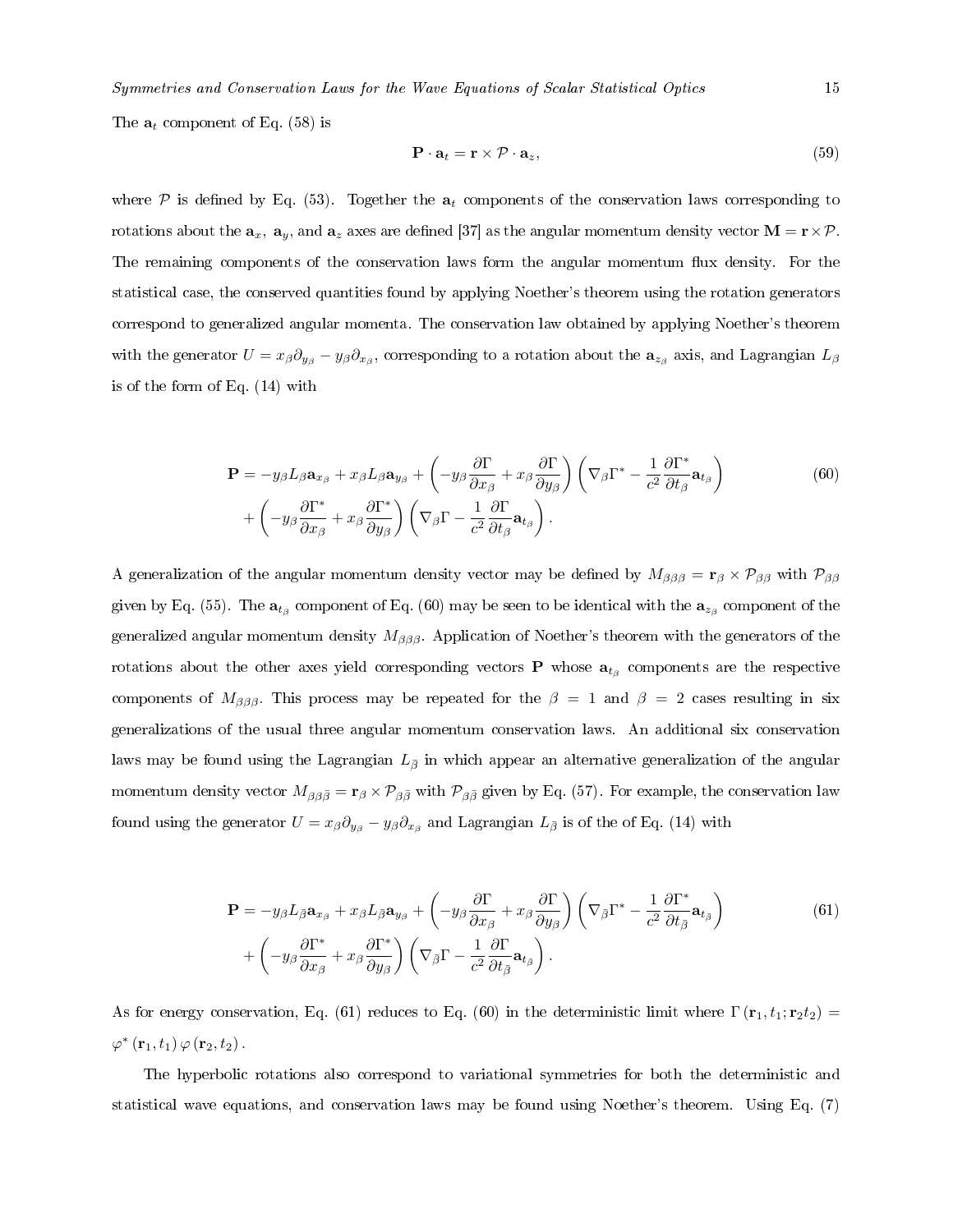it may be seen that the hyperbolic rotation generators of the deterministic wave equation correspond to the Lorentz transformations of special relativity. For example, for the deterministic wave equations, using the generator  $U = t\partial_x + \frac{1}{c^2}x\partial_t$  and the Lagrangian L, a conservation law in the form of Eq. (14) is found with

$$
\mathbf{P} = \left(t\mathbf{a}_x + \frac{1}{c^2}x\mathbf{a}_t\right)L + \left(t\frac{\partial\varphi}{\partial x} + \frac{1}{c^2}x\frac{\partial\varphi}{\partial t}\right)\left(\nabla\varphi^* - \frac{1}{c^2}\frac{\partial\varphi^*}{\partial t}\mathbf{a}_t\right) + \left(t\frac{\partial\varphi^*}{\partial x} + \frac{1}{c^2}x\frac{\partial\varphi^*}{\partial t}\right)\left(\nabla\varphi - \frac{1}{c^2}\frac{\partial\varphi}{\partial t}\mathbf{a}_t\right).
$$
\n(62)

For the statistical wave equations, the generator  $U=t_\beta\partial_{x_\beta}+\frac{1}{c^2}x_\beta\partial_{t_\beta}$  along with Lagrangian  $L_\beta$  corresponds to a conservation law in the form of Eq. (14) with

$$
\mathbf{P} = \left( t_{\beta} \mathbf{a}_{x_{\beta}} + \frac{1}{c^2} x_{\beta} \mathbf{a}_{t_{\beta}} \right) L_{\beta} + \left( t_{\beta} \frac{\partial \Gamma}{\partial x_{\beta}} + \frac{1}{c^2} x_{\beta} \frac{\partial \Gamma}{\partial t_{\beta}} \right) \left( \nabla_{\beta} \Gamma^* - \frac{1}{c^2} \frac{\partial \Gamma^*}{\partial t_{\beta}} \mathbf{a}_{t_{\beta}} \right) + \left( t_{\beta} \frac{\partial \Gamma^*}{\partial x_{\beta}} + \frac{1}{c^2} x_{\beta} \frac{\partial \Gamma^*}{\partial t_{\beta}} \right) \left( \nabla_{\beta} \Gamma - \frac{1}{c^2} \frac{\partial \Gamma}{\partial t_{\beta}} \mathbf{a}_{t_{\beta}} \right).
$$
\n(63)

In the deterministic case with three hyperbolic rotation generators and one Lagrangian, three independent conservation laws are found. In the statistical case with six hyperbolic rotation generators and two Lagrangians, twelve independent conservation laws are found.

Both the deterministic wave equation, Eq. (1), and the statistical wave equations, Eqs. (17), contain dilatation symmetries and corresponding conservation laws. Using Eq. (7), it may be seen that the dilatation generators describe the continuous symmetry where all of the variables are scaled by the same constant,  $\chi^i\to\chi^ie^\theta,$  for constant  $\theta.$  Applications of dilatation symmetry are discussed in [31, 39]. In the deterministic case, the single Lagrangian along with the generator

$$
U = \mathbf{r} \cdot \nabla + t\partial_t - \varphi \partial_\varphi - \varphi^* \partial_{\varphi^*},\tag{64}
$$

which is a linear combination of the dilatation and linearity generators [2], corresponds to a conservation law in the form of Eq. (14) with

$$
\mathbf{P} = (\mathbf{r} + t\mathbf{a}_t) L + \left(\nabla\varphi^* - \frac{1}{c^2} \frac{\partial \varphi^*}{\partial t} \mathbf{a}_t\right) \left(\varphi + \mathbf{r} \cdot \nabla\varphi + t \frac{\partial \varphi}{\partial t}\right) + \left(\nabla\varphi - \frac{1}{c^2} \frac{\partial \varphi}{\partial t} \mathbf{a}_t\right) \left(\varphi^* + \mathbf{r} \cdot \nabla\varphi^* + t \frac{\partial \varphi^*}{\partial t}\right). \tag{65}
$$

As above, the  $a_t$  component of Eq. (65) may be considered the density while the remaining components may be considered the flux density vector. Similarly, for the statistical case of Eqs. (17), two linearly independent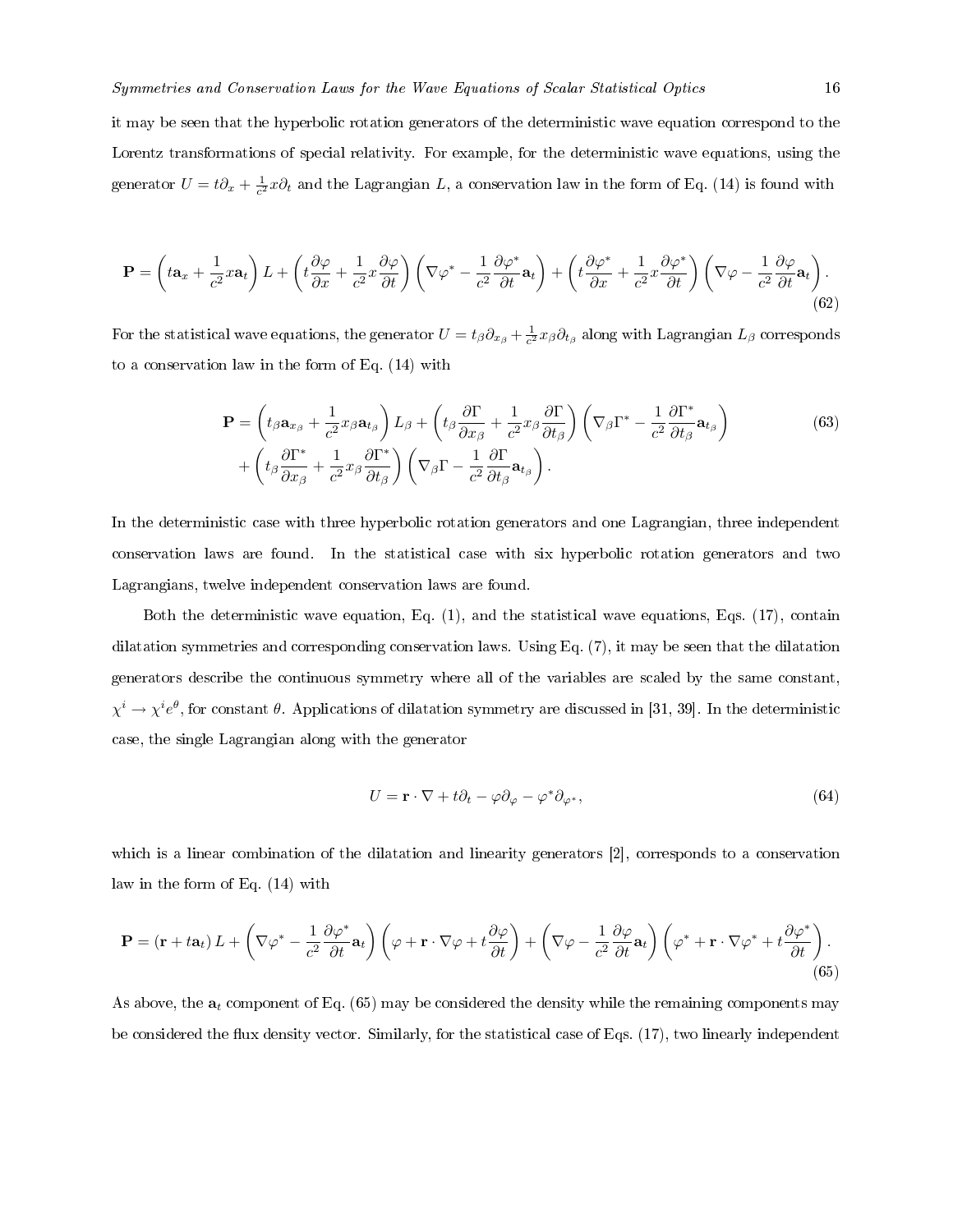conservation laws may be found using the generator

$$
U = \mathbf{r}_{\beta} \cdot \nabla_{\beta} + t_{\beta} \partial_{t_{\beta}} - \Gamma \partial_{\Gamma} - \Gamma^* \partial_{\Gamma^*},
$$
\n(66)

along with the two Lagrangians. For this generator and Lagrangian  $L_{\beta}$ , Eqs. (17) contain a conservation law in the form Eq. (14) with

$$
\mathbf{P} = \left(\mathbf{r}_{\beta} + t_{\beta} \mathbf{a}_{t_{\beta}}\right) L_{\beta} + \left(\nabla_{\beta} \Gamma^* - \frac{1}{c^2} \frac{\partial \Gamma^*}{\partial t_{\beta}} \mathbf{a}_{t_{\beta}}\right) \left(\Gamma + \mathbf{r}_{\beta} \cdot \nabla_{\beta} \Gamma + t_{\beta} \frac{\partial \Gamma}{\partial t_{\beta}}\right) + \left(\nabla_{\beta} \Gamma - \frac{1}{c^2} \frac{\partial \Gamma}{\partial t_{\beta}} \mathbf{a}_{t_{\beta}}\right) \left(\Gamma^* + \mathbf{r}_{\beta} \cdot \nabla_{\beta} \Gamma^* + t_{\beta} \frac{\partial \Gamma^*}{\partial t_{\beta}}\right).
$$
\n(67)

Also, the generator of Eq. (66) along with  $L_{\bar{\beta}}$  corresponds to a conservation law in the form of Eq. (14) with

$$
\mathbf{P} = \left(\mathbf{r}_{\beta} + t_{\beta} \mathbf{a}_{t_{\beta}}\right) L_{\bar{\beta}} + \left(\nabla_{\bar{\beta}} \Gamma^* - \frac{1}{c^2} \frac{\partial \Gamma^*}{\partial t_{\bar{\beta}}} \mathbf{a}_{t_{\bar{\beta}}}\right) \left(2\Gamma + \mathbf{r}_{\beta} \cdot \nabla_{\beta} \Gamma + t_{\beta} \frac{\partial \Gamma}{\partial t_{\beta}}\right) + \left(\nabla_{\bar{\beta}} \Gamma - \frac{1}{c^2} \frac{\partial \Gamma}{\partial t_{\bar{\beta}}} \mathbf{a}_{t_{\bar{\beta}}}\right) \left(2\Gamma^* + \mathbf{r}_{\beta} \cdot \nabla_{\beta} \Gamma^* + t_{\beta} \frac{\partial \Gamma^*}{\partial t_{\beta}}\right).
$$
\n(68)

In the deterministic limit where  $\Gamma(\mathbf{r}_1,t_1;\mathbf{r}_2t_2) = \varphi^*(\mathbf{r}_1,t_1)\varphi(\mathbf{r}_2,t_2)$ , the conservation law specified by Eq. (67) reduces to the conservation law of the deterministic field due to the dilatation symmetry.

The deterministic wave equation, Eq. (1), contains inversion symmetries. With four inversion generators and a single Lagrangian, four linearly independent conservation laws may be found. For example the inversion generator of the deterministic wave equation,

$$
U = \left(x^2 - y^2 - z^2 + c^2t^2\right)\partial_x + 2xy\partial_y + 2xz\partial_z + 2tx\partial_t - 2\varphi x\partial_\varphi - 2\varphi^*x\partial_{\varphi^*},\tag{69}
$$

corresponds to a divergence symmetry. Using Noether's theorem, a conservation law may be found in the form of Eq. (15) with

$$
\mathbf{B} = 2\left|\varphi\right|^2 \mathbf{a}_x,\tag{70}
$$

and

$$
\mathbf{P} = 2xL(y\mathbf{a}_{y} + z\mathbf{a}_{z} + t\mathbf{a}_{t}) + (x^{2} - y^{2} - z^{2} + c^{2}t^{2})L\mathbf{a}_{x}
$$
\n
$$
+ (x^{2} - y^{2} - z^{2} + c^{2}t^{2})\frac{\partial\varphi}{\partial x}\left(\nabla\varphi^{*} - \frac{1}{c^{2}}\frac{\partial\varphi^{*}}{\partial t}\mathbf{a}_{t}\right) + 2x\left(\nabla\varphi^{*} - \frac{1}{c^{2}}\frac{\partial\varphi^{*}}{\partial t}\mathbf{a}_{t}\right)\left(\varphi + y\frac{\partial\varphi}{\partial y} + z\frac{\partial\varphi}{\partial z} + t\frac{\partial\varphi}{\partial t}\right)
$$
\n
$$
+ (x^{2} - y^{2} - z^{2} + c^{2}t^{2})\frac{\partial\varphi^{*}}{\partial x}\left(\nabla\varphi - \frac{1}{c^{2}}\frac{\partial\varphi}{\partial t}\mathbf{a}_{t}\right) + 2x\left(\nabla\varphi - \frac{1}{c^{2}}\frac{\partial\varphi}{\partial t}\mathbf{a}_{t}\right)\left(\varphi^{*} + y\frac{\partial\varphi^{*}}{\partial y} + z\frac{\partial\varphi^{*}}{\partial z} + t\frac{\partial\varphi^{*}}{\partial t}\right).
$$
\n(71)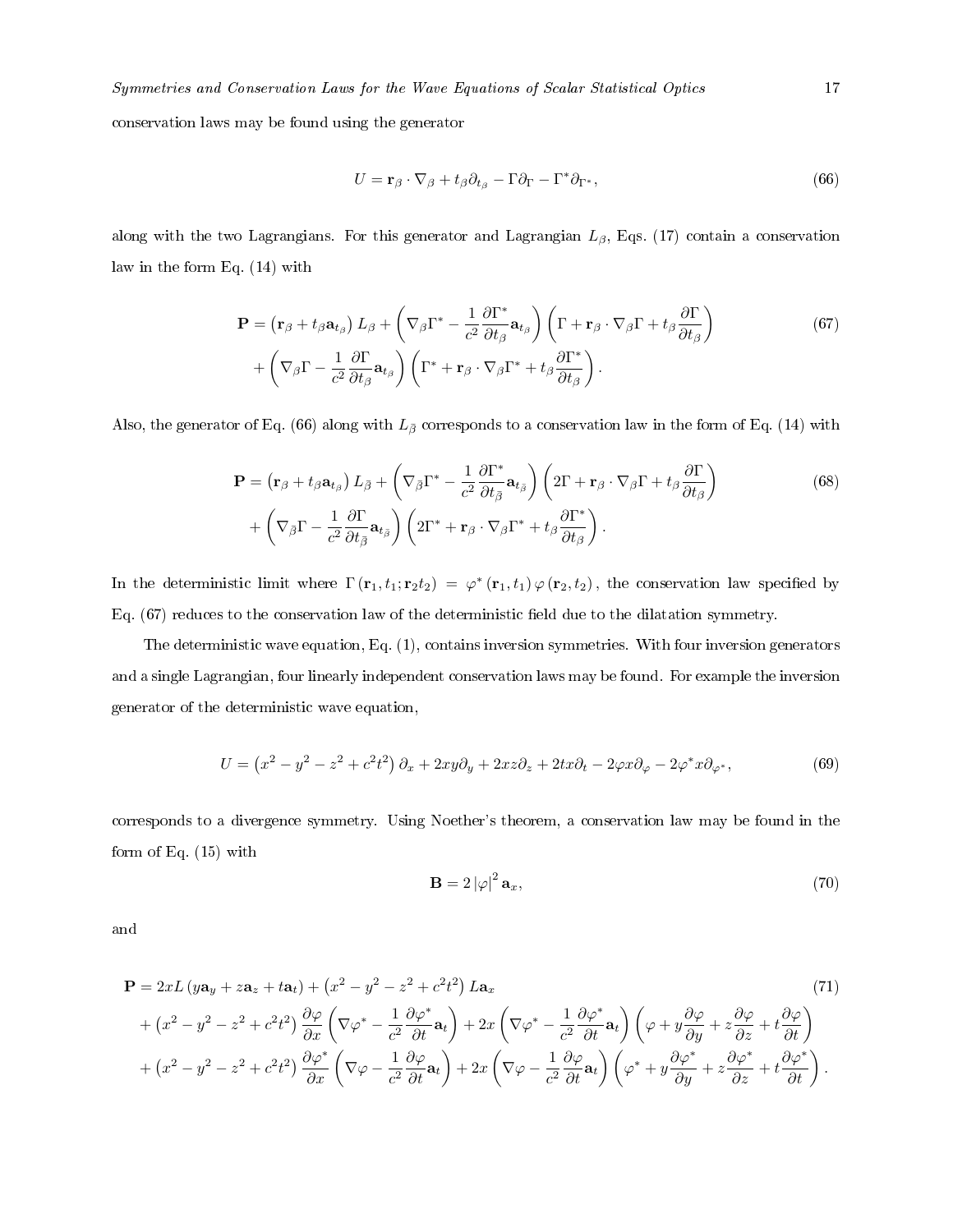In the statistical case, there are eight inversion generators of the statistical wave equations along with two Lagrangians, so sixteen linearly independent conservation laws may be found for Eqs. (17). The inversion generators correspond to divergence symmetries because they satisfy Eq. (13). As an example, consider the inversion generator given in Eq. (29) and Lagrangian  $L_\beta$ . This generator corresponds to a divergence symmetry,

$$
\text{pr}^{(1)}UL_{\beta} + L_{\beta} \sum_{i} \frac{\partial \xi^{i}}{\partial \chi^{i}} = 2\Gamma \frac{\partial \Gamma^{*}}{\partial x_{\beta}} + 2\Gamma^{*} \frac{\partial \Gamma}{\partial x_{\beta}},\tag{72}
$$

with

$$
\mathbf{B} = 2\left|\Gamma\right|^2 \mathbf{a}_{x_\beta}.\tag{73}
$$

This generator leads to a conservation law in the form of Eq. (15) with **P** specified by Eq. (16),

$$
\mathbf{P} = 2x_{\beta}L_{\beta}\left(y_{\beta}\mathbf{a}_{y_{\beta}} + z_{\beta}\mathbf{a}_{z_{\beta}} + t_{\beta}\mathbf{a}_{t_{\beta}}\right) + \left(x_{\beta}^{2} - y_{\beta}^{2} - z_{\beta}^{2} + c^{2}t_{\beta}^{2}\right)L_{\beta}\mathbf{a}_{x_{\beta}} \qquad (74)
$$
\n
$$
+ \left(x_{\beta}^{2} - y_{\beta}^{2} - z_{\beta}^{2} + c^{2}t_{\beta}^{2}\right)\frac{\partial\Gamma}{\partial x_{\beta}}\left(\nabla_{\beta}\Gamma^{*} - \frac{1}{c^{2}}\frac{\partial\Gamma^{*}}{\partial t_{\beta}}\mathbf{a}_{t_{\beta}}\right) + 2x_{\beta}\left(\nabla_{\beta}\Gamma^{*} - \frac{1}{c^{2}}\frac{\partial\Gamma^{*}}{\partial t_{\beta}}\mathbf{a}_{t_{\beta}}\right)\left(\Gamma + y_{\beta}\frac{\partial\Gamma}{\partial y_{\beta}} + z_{\beta}\frac{\partial\Gamma}{\partial z_{\beta}} + t_{\beta}\frac{\partial\Gamma}{\partial t_{\beta}}\right) + \left(x_{\beta}^{2} - y_{\beta}^{2} - z_{\beta}^{2} + c^{2}t_{\beta}^{2}\right)\frac{\partial\Gamma^{*}}{\partial x_{\beta}}\left(\nabla_{\beta}\Gamma - \frac{1}{c^{2}}\frac{\partial\Gamma}{\partial t_{\beta}}\mathbf{a}_{t_{\beta}}\right) + 2x_{\beta}\left(\nabla_{\beta}\Gamma - \frac{1}{c^{2}}\frac{\partial\Gamma}{\partial t_{\beta}}\mathbf{a}_{t_{\beta}}\right)\left(\Gamma^{*} + y_{\beta}\frac{\partial\Gamma^{*}}{\partial y_{\beta}} + z_{\beta}\frac{\partial\Gamma^{*}}{\partial z_{\beta}} + t_{\beta}\frac{\partial\Gamma^{*}}{\partial t_{\beta}}\right).
$$

The generator of Eq. (29) along with  $L_{\bar{\beta}}$  also corresponds to a divergence symmetry. The associated conservation law is in the form of Eq. (15) with

$$
\mathbf{B} = 2x_{\beta} \left( \Gamma^* \nabla_{\bar{\beta}} \Gamma + \Gamma \nabla_{\bar{\beta}} \Gamma^* \right) - \mathbf{a}_{t_{\bar{\beta}}} \frac{2}{c^2} x_{\beta} \left( \Gamma^* \frac{\partial \Gamma}{\partial t_{\bar{\beta}}} + \Gamma \frac{\partial \Gamma^*}{\partial t_{\bar{\beta}}} \right),\tag{75}
$$

and

$$
\mathbf{P} = 2x_{\beta}L_{\bar{\beta}}\left(y_{\beta}\mathbf{a}_{y_{\beta}} + z_{\beta}\mathbf{a}_{z_{\beta}} + t_{\beta}\mathbf{a}_{t_{\beta}}\right) + \left(x_{\beta}^{2} - y_{\beta}^{2} - z_{\beta}^{2} + c^{2}t_{\beta}^{2}\right)L_{\bar{\beta}}\mathbf{a}_{x_{\beta}} \qquad (76)
$$
\n
$$
+ \left(x_{\beta}^{2} - y_{\beta}^{2} - z_{\beta}^{2} + c^{2}t_{\beta}^{2}\right)\frac{\partial\Gamma}{\partial x_{\beta}}\left(\nabla_{\bar{\beta}}\Gamma^{*} - \frac{1}{c^{2}}\frac{\partial\Gamma^{*}}{\partial t_{\beta}}\mathbf{a}_{t_{\beta}}\right) + 2x_{\beta}\left(\nabla_{\bar{\beta}}\Gamma^{*} - \frac{1}{c^{2}}\frac{\partial\Gamma^{*}}{\partial t_{\beta}}\mathbf{a}_{t_{\beta}}\right)\left(\Gamma + y_{\beta}\frac{\partial\Gamma}{\partial y_{\beta}} + z_{\beta}\frac{\partial\Gamma}{\partial z_{\beta}} + t_{\beta}\frac{\partial\Gamma}{\partial t_{\beta}}\right) + \left(x_{\beta}^{2} - y_{\beta}^{2} - z_{\beta}^{2} + c^{2}t_{\beta}^{2}\right)\frac{\partial\Gamma^{*}}{\partial x_{\beta}}\left(\nabla_{\bar{\beta}}\Gamma - \frac{1}{c^{2}}\frac{\partial\Gamma}{\partial t_{\bar{\beta}}}\mathbf{a}_{t_{\bar{\beta}}}\right) + 2x_{\beta}\left(\nabla_{\bar{\beta}}\Gamma - \frac{1}{c^{2}}\frac{\partial\Gamma}{\partial t_{\bar{\beta}}}\mathbf{a}_{t_{\bar{\beta}}}\right)\left(\Gamma^{*} + y_{\beta}\frac{\partial\Gamma^{*}}{\partial y_{\beta}} + z_{\beta}\frac{\partial\Gamma^{*}}{\partial z_{\beta}} + t_{\beta}\frac{\partial\Gamma^{*}}{\partial t_{\beta}}\right).
$$

As above, the  $a_t$  component of Eq. (71) is the called density of the conserved quantity while the remaining terms are called the flux density vector. Similarly, the  $\mathbf{a}_{t_\beta}$  component of Eq. (74) is the generalized density while the remaining terms are a generalization of the flux density vector of the conserved quantity.

.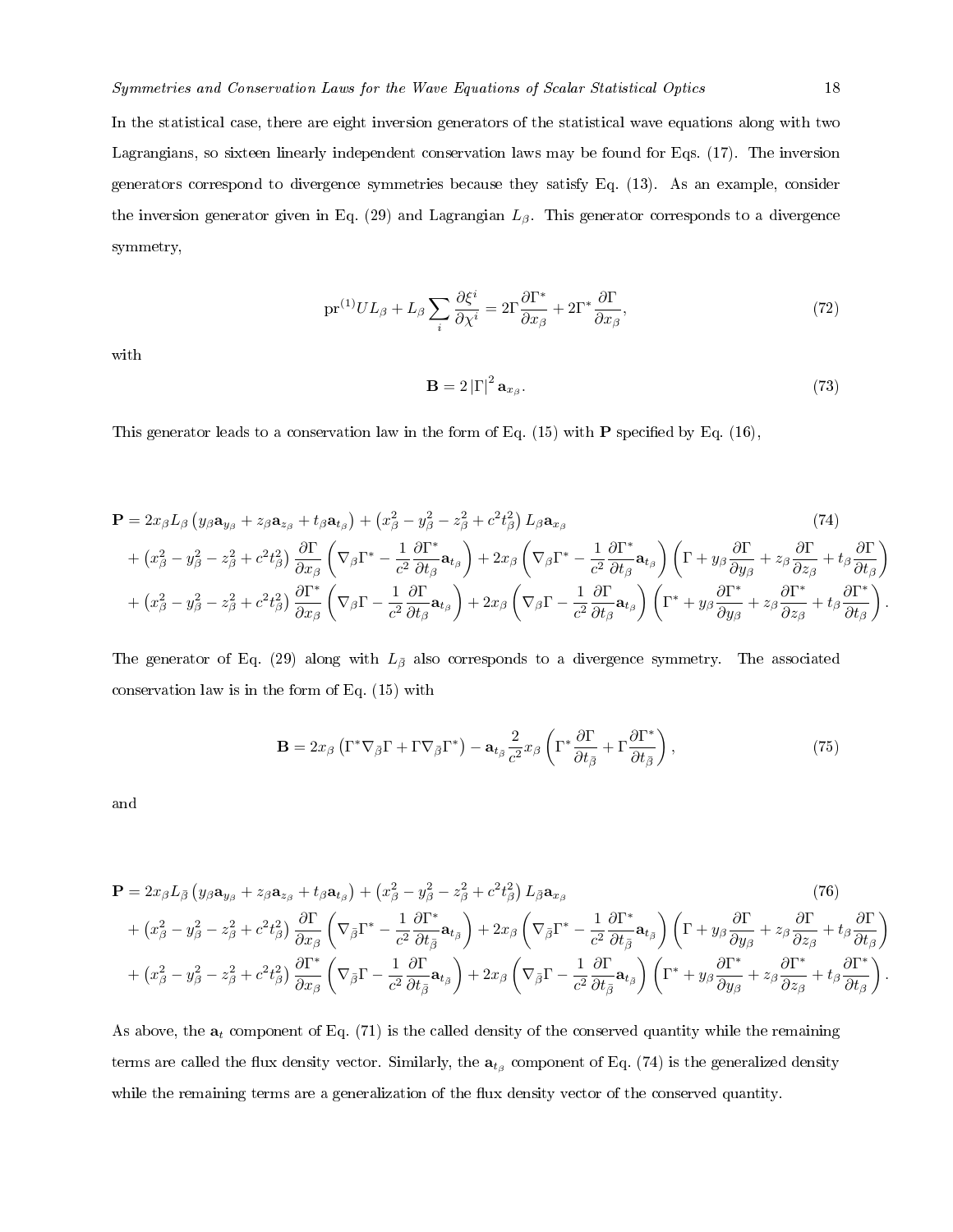## 3.2. Stationary Wave Equations

Noether's theorem may also be used to find conservation laws for the wave equations for the cross-correlation of stationary stochastic fields. The Lagrangians of Eq.  $(33)$  are

$$
L_{\beta} = -\left|\nabla_{\beta}\Gamma\right|^2 + \frac{1}{c^2} \left|\frac{\partial \Gamma}{\partial \tau}\right|^2.
$$
\n(77)

Using Noether's theorem and translation generators, conservation laws can be found corresponding to conservation of generalized energy and generalized momentum density. With seven translation generators and two Lagrangians, fourteen linearly independent conservation laws can be found. In the stationary case, because there is only one time coordinate, there are only two generalizations of conservation of energy. With the generator  $U = \partial_{\tau}$  and Lagrangian  $L_{\beta}$ , the generalized energy conservation law has the form of Eq. (14) with

$$
\mathbf{P} = \frac{\partial \Gamma}{\partial \tau} \left( \nabla_{\beta} \Gamma^* \right) + \frac{\partial \Gamma^*}{\partial \tau} \left( \nabla_{\beta} \Gamma \right) + \left( L_{\beta} - \frac{2}{c^2} \left| \frac{\partial \Gamma}{\partial \tau} \right|^2 \right) \mathbf{a}_{\tau}.
$$
 (78)

For the conservation law of Eq. (78), the  $\mathbf{a}_{\tau}$  component  $\left(L_{\beta} - \frac{2}{c^2} \left| \frac{\partial \Gamma}{\partial \tau} \right|$  $\binom{2}{1}$  may be considered the generalized energy density, and the remaining components may be considered the generalized energy flux density vector. This conservation law is related to the conservation law of Eqs. (50) and (51) for the two-time wave equations. It may be seen by making the change of variables  $\tau = t_1 - t_2$  and  $T = \frac{t_1+t_2}{2}$  and enforcing  $\frac{\partial \Gamma}{\partial T} = 0$ , essentially a restatement of stationarity, that Eqs. (50) and (51) become redundant and equivalent to Eq. (78). However, since the cross-correlation function in the stationary case depends on only one time coordinate, there is no direct path to a deterministic limit for Eq.  $(78)$ . That is, Eq.  $(78)$  expresses a conservation law unique to the statistically stationary setting.

Conservation laws may also be found for the spatial translation generators for Eqs. (33) as for the twotime wave equations. The momentum conservation laws again take the form of Eq.  $(14)$  with **P** as given in Eqs. (54) and (56) but with  $t_\beta \to \tau$ .

Conservation laws of the rotation and hyperbolic rotation generators in the stationary and two-time cases are also closely related. For the generator  $U=x_\beta\partial_{y_\beta}-y_\beta\partial_{x_\beta},$  for example, the conservation law from Noether's theorem and Lagrangian  $L_\beta$  has the form of Eq. (14) with P as given in Eq. (60) with  $t_\beta \to \tau$ . Also, a conservation law may be found using Lagrangian  $L_{\bar{\beta}}$  which has the form of Eq. (14) with **P** as given in Eq. (61) again with  $t_\beta \to \tau$ . The hyperbolic rotation generator of Eq. (38) corresponds to a conservation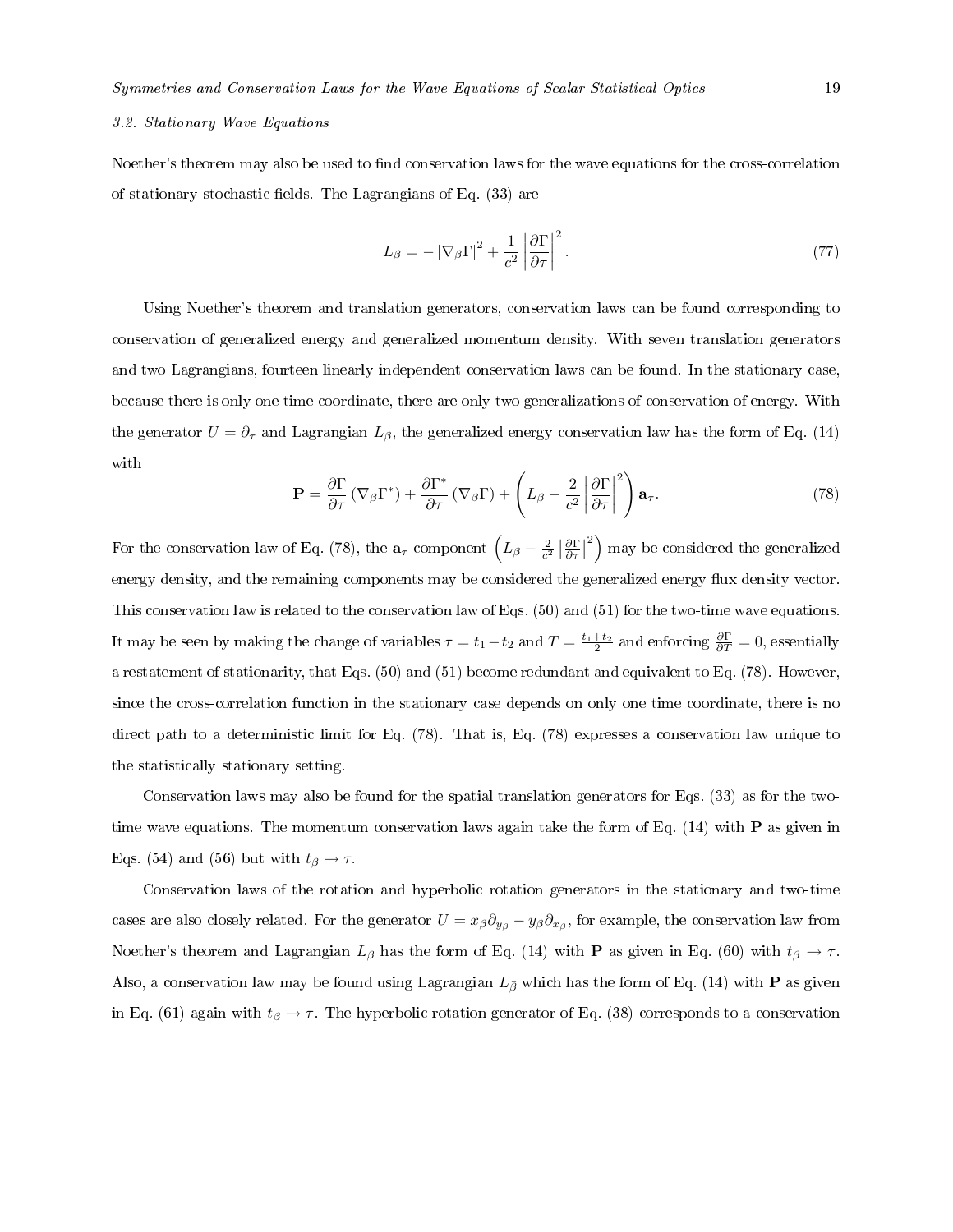Symmetries and Conservation Laws for the Wave Equations of Scalar Statistical Optics 20

law in the form of Eq. (14) with

$$
\mathbf{P} = \left[ \tau \mathbf{a}_{x_{\beta}} + \tau \mathbf{a}_{x_{\bar{\beta}}} + \frac{1}{c^2} \left( x_{\beta} + x_{\bar{\beta}} \right) \mathbf{a}_{\tau} \right] L_{\beta} + \left( \nabla_{\beta} \Gamma^* - \frac{1}{c^2} \frac{\partial \Gamma^*}{\partial \tau} \mathbf{a}_{\tau} \right) \left[ \tau \frac{\partial \Gamma}{\partial x_{\beta}} + \tau \frac{\partial \Gamma}{\partial x_{\bar{\beta}}} + \frac{1}{c^2} \left( x_{\beta} + x_{\bar{\beta}} \right) \frac{\partial \Gamma}{\partial \tau} \right]
$$
(79)

$$
+\left(\nabla_{\beta}\Gamma-\frac{1}{c^2}\frac{\partial \Gamma}{\partial \tau}\mathbf{a}_{\tau}\right)\left[\tau\frac{\partial \Gamma^*}{\partial x_{\beta}}+\tau\frac{\partial \Gamma^*}{\partial x_{\bar{\beta}}}+\frac{1}{c^2}\left(x_{\beta}+x_{\bar{\beta}}\right)\frac{\partial \Gamma^*}{\partial \tau}\right].
$$
\n(80)

The conservation laws for the hyperbolic rotation generators in the stationary case results from two conservation laws for the hyperbolic rotation generators in the two-time case. The conservation law of Eq. (79) of the stationary case may be found by summing the conservation laws for Lagrangian  $L_\beta$  along with generators  $U = t_{\beta} \partial_{x_{\beta}} + \frac{1}{c^2} x_{\beta} \partial_{t_{\beta}}$  and  $U = t_{\bar{\beta}} \partial_{x_{\bar{\beta}}} + \frac{1}{c^2} x_{\bar{\beta}} \partial_{t_{\bar{\beta}}}$  in the two-time case then taking  $t_{\beta} \to \tau$ .

Equations (33) have one dilatation symmetry and two Lagrangians, so two linearly independent conservation laws may be found as opposed to four in the case of the two-time wave equations. The generator

$$
U = -\frac{5}{2}\Gamma\partial_{\Gamma} - \frac{5}{2}\Gamma^*\partial_{\Gamma^*} + \sum_{i} \chi^i \partial_{\chi^i},\tag{81}
$$

which is a linear combination the dilatation generator and the linearity generator, corresponds to a variational symmetry. This generator along with Lagrangian  $L_\beta$  corresponds to a conservation law in the form of Eq. (14) where

$$
\mathbf{P} = \left(\nabla_{\beta}\Gamma^* - \frac{1}{c^2} \frac{\partial \Gamma^*}{\partial t_{\beta}} \mathbf{a}_{t_{\beta}}\right) \left(\frac{5}{2}\Gamma + \sum_{i} \chi^i \frac{\partial \Gamma}{\partial \chi^i}\right) + \left(\nabla_{\beta}\Gamma - \frac{1}{c^2} \frac{\partial \Gamma}{\partial t_{\beta}} \mathbf{a}_{t_{\beta}}\right) \left(\frac{5}{2}\Gamma^* + \sum_{i} \chi^i \frac{\partial \Gamma^*}{\partial \chi^i}\right) + L_{\beta} \left(\sum_{i} \chi^i \mathbf{a}_i\right). \tag{82}
$$

Equations (33) do not contain inversion symmetries, so no corresponding conservation laws can be found. For each infinitesimal generator  $U$  of the inversion symmetries, the corresponding conservation law in the two-time case may be simplified to the form

$$
\sum_{i} \frac{\partial (P_i - B_i)}{\partial \chi^i} = 0 = \left( \nabla_{\beta}^2 \Gamma - \frac{1}{c^2} \frac{\partial^2 \Gamma}{\partial t_{\beta}^2} \right) (U\Gamma^*) + \left( \nabla_{\beta}^2 \Gamma^* - \frac{1}{c^2} \frac{\partial^2 \Gamma^*}{\partial t_{\beta}^2} \right) (U\Gamma) \tag{83}
$$

where UΓ represents the cross-correlation upon the symmetry transformation. In order for such a conservation law, which appears for the nonstationary fields, to also hold for the stationary fields, both Γ and UΓ must be independent of  $T = \frac{t_1+t_2}{2}$ . It may be seen that this can only be true for  $\Gamma = 0$ , so the conservation laws arising from the inversion symmetry in the two-time case become trivial for stationary elds.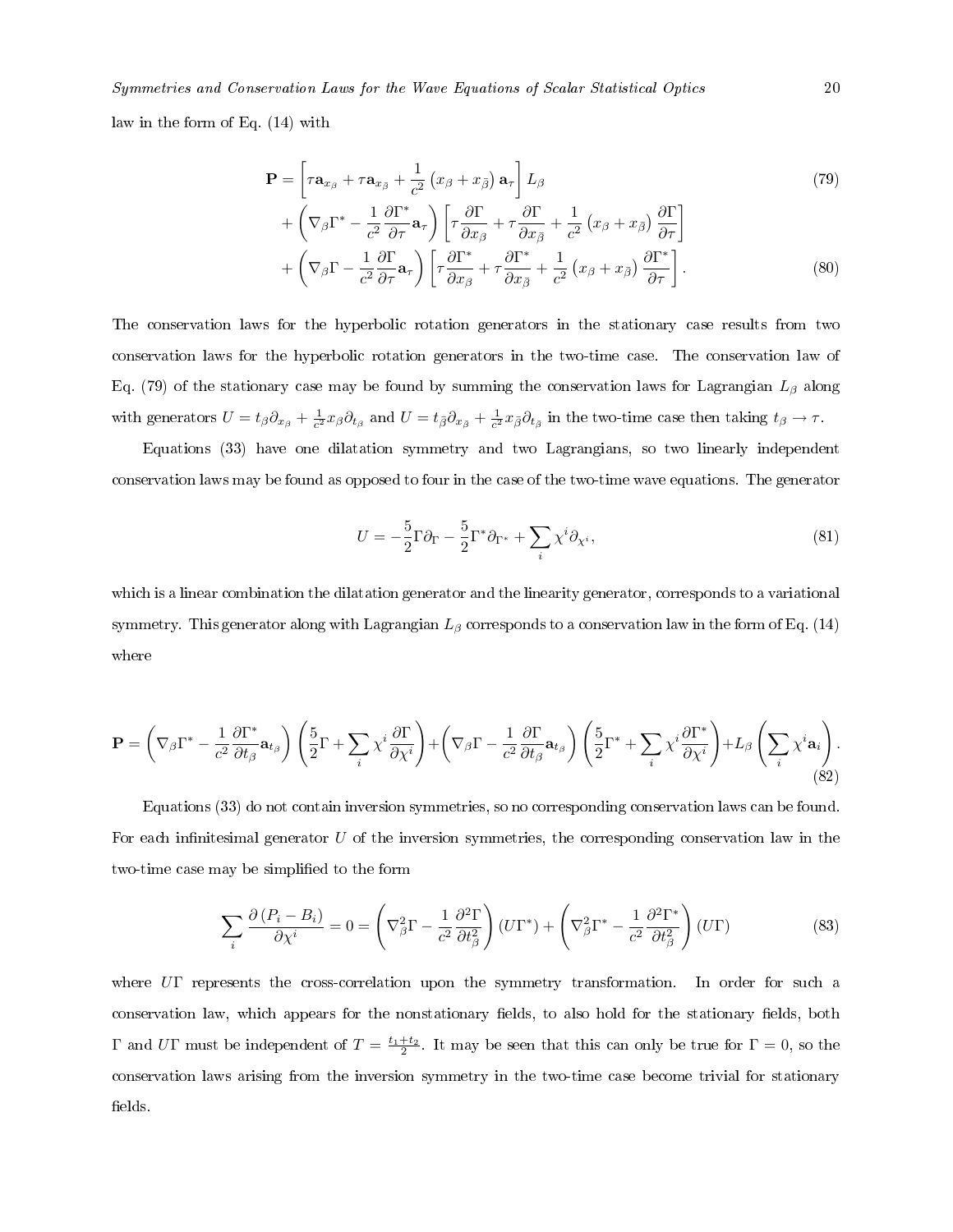#### 4. Conclusion

The symmetries and conservation laws for the Wolf equations are studied systematically here by the Lie method and Noether's theorem. All of the symmetries of the deterministic case are found in the two-time stochastic case but for both sets of coordinates. The stationary stochastic case is different in that some symmetries are eliminated. The two-time stochastic case contains generalizations of all of the conservation laws of the deterministic case, and the deterministic limit may be taken to obtain the deterministic conservation laws as a special case. For example, the four energy conservation laws of the two-time case reduce to the one conservation law for the deterministic case in the deterministic limit. In the stationary case some conservation laws for the two-time case reduce or coalesce to corresponding laws for the stationary case. For example, the four energy conservation laws in the two-time case become two conservation laws for the stationary case. In other instances, conservation laws are simply eliminated in going from the two-time case to the stationary case, such as the conservation law resulting from the inversion symmetries.

- [1] E. Wolf, "A macroscopic theory of interference and diffraction of light from finite sources ii. fields with a spectral range of arbitrary width," Proceedings of the Royal Society A, vol. 230, pp. 246-265, 1955.
- [2] P. J. Olver, Applications of Lie Groups To Differential Equations. New York: Springer, 1986.
- [3] M. Lutzky, "Dynamical symmetries and conserved quantities," Journal of Physics A, vol. 12, no. 7, pp. 973-981, 1979.
- [4] B. G. Wybourne, *Classical Groups for Physicists*. New York: Wiley, 1974.
- [5] W. I. Fushchich and A. G. Nikitin, Symmetries of Maxwell's Equations. Boston: D. Reidel Publishing, 1987.
- [6] E. Noether, "Invariant variation problems," Nachrichten von der Gessellschaft der Wissenschaften zu Gottingen, vol. 235, 1918.
- [7] E. Noether, "Invariant variation problems," Transport theory and statistical physics, vol. 1, no. 3, pp. 183-207, 1971. English Translation.
- [8] E. A. Desloge and R. I. Karch, "Noether's theorem in classical mechanics," American Journal of Physics, vol. 45, pp. 336-339, Apr. 1977.
- [9] V. I. Fushchich and A. G. Nikitin, "New and old symmetries of the Maxwell and Dirac equations," Soviet Journal of Particles and Nuclei, vol. 14, pp. 1-22, Jan. 1983.
- [10] R. P. Feynman, Feynman Lectures on Physics. Boston, MA: Addison Wesley Publishing Company, 1963.
- [11] J. C. Maxwell, Treatise on Electricity and Magnetism, Second ed. Oxford, UK: Clarendon Press, 1881.
- [12] H. A. Lorentz, "Electromagnetic phenomena in a system moving with any velocity less than that of light," Proceedings of the Academy of Sciences of Amsterdam, vol. 6, 1904. Translation by W. Perret and G. B. Jeffery in "The Principle of Relativity" Dover 1923.
- [13] A. Einstein, "On the electrodynamics of moving bodies," Annalen der Physik, vol. 17, 1905. Translation by W. Perret and G. B. Jeffery in "The Principle of Relativity" Dover 1923.
- [14] O. Heaviside, Electrical Papers, Vol. 1. New York, NY: MacMillan, 1892.
- [15] M. G. Calkin, "An invariance property of the free electromagnetic field," American Journal of Physics, pp. 958-960, 1965.
- [16] E. Wolf, "Non-cosmological redshifts of spectral lines," Nature, vol. 326, pp. 363-365, 1987.
- [17] E. Wolf, "Invariance of the spectrum of light," Physical Reivew Letters, vol. 56, pp. 1370-1372, 1987.